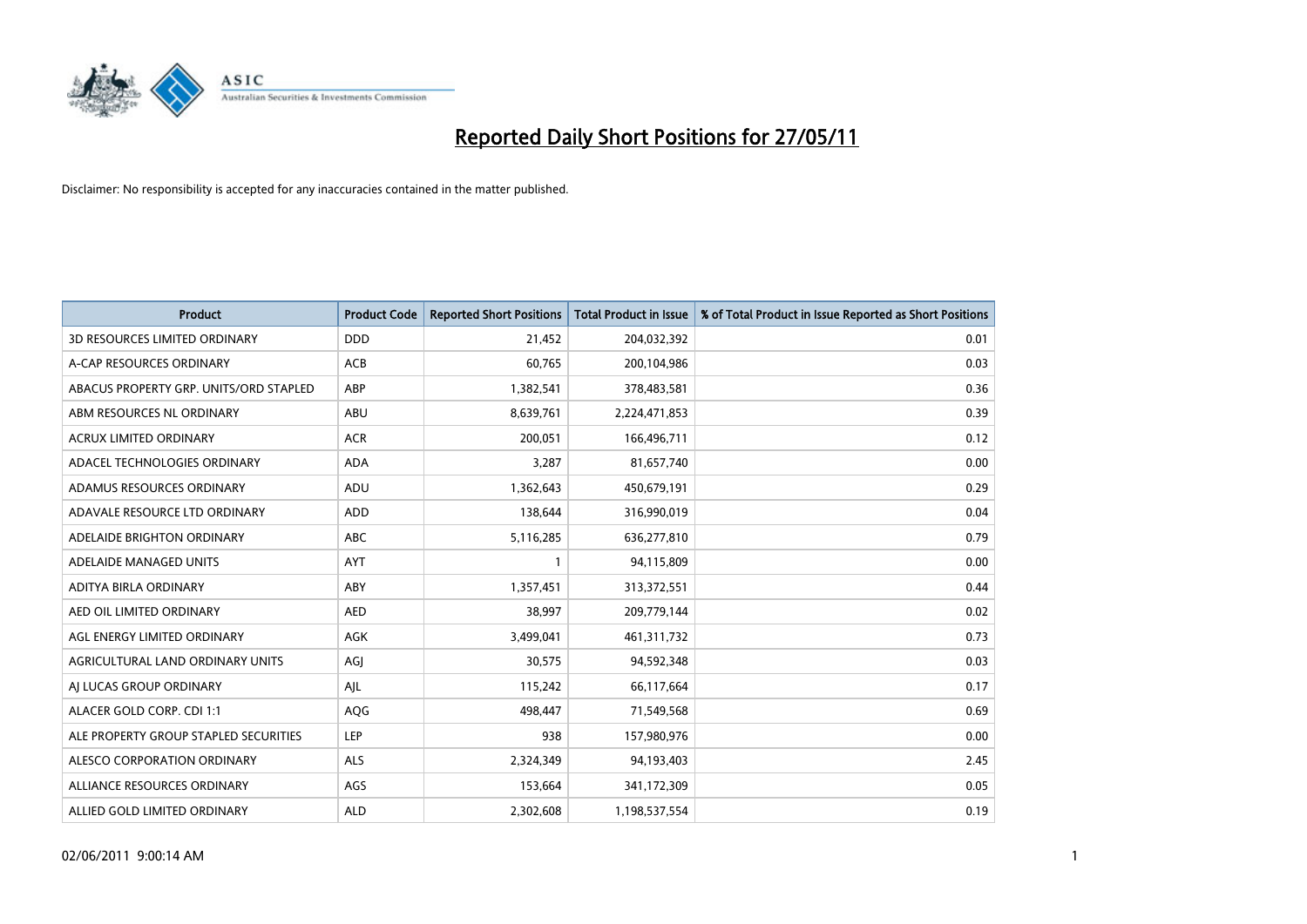

| <b>Product</b>                          | <b>Product Code</b> | <b>Reported Short Positions</b> | Total Product in Issue | % of Total Product in Issue Reported as Short Positions |
|-----------------------------------------|---------------------|---------------------------------|------------------------|---------------------------------------------------------|
| ALTONA MINING LTD ORDINARY              | <b>AOH</b>          | 500,000                         | 472,133,029            | 0.11                                                    |
| ALUMINA LIMITED ORDINARY                | <b>AWC</b>          | 21,754,027                      | 2,440,196,187          | 0.86                                                    |
| AMADEUS ENERGY ORDINARY                 | AMU                 | 454,000                         | 300,288,855            | 0.15                                                    |
| AMALGAMATED HOLDINGS ORDINARY           | AHD                 | 16,196                          | 157,461,063            | 0.01                                                    |
| AMCOR LIMITED ORDINARY                  | <b>AMC</b>          | 8,199,217                       | 1,227,416,280          | 0.65                                                    |
| AMP LIMITED ORDINARY                    | AMP                 | 12,157,261                      | 2,789,686,764          | 0.42                                                    |
| AMPELLA MINING ORDINARY                 | <b>AMX</b>          | 558,417                         | 204,785,108            | 0.27                                                    |
| ANGLOGOLD ASHANTI CDI 5:1               | AGG                 | 989                             | 89,207,765             | 0.00                                                    |
| ANSELL LIMITED ORDINARY                 | <b>ANN</b>          | 3,600,743                       | 133,011,550            | 2.73                                                    |
| ANTARES ENERGY LTD ORDINARY             | <b>AZZ</b>          | 101,632                         | 275,000,000            | 0.04                                                    |
| ANZ BANKING GRP LTD ORDINARY            | <b>ANZ</b>          | 8,470,223                       | 2,596,828,457          | 0.30                                                    |
| APA GROUP STAPLED SECURITIES            | <b>APA</b>          | 6,883,056                       | 556,193,951            | 1.22                                                    |
| APEX MINERALS NL ORDINARY               | <b>AXM</b>          | 995,980                         | 5,550,243,713          | 0.02                                                    |
| APN EUROPEAN RETAIL UNITS STAPLED SEC.  | <b>AEZ</b>          | 11,832                          | 544,910,660            | 0.00                                                    |
| APN NEWS & MEDIA ORDINARY               | <b>APN</b>          | 23,416,085                      | 618,568,292            | 3.79                                                    |
| AQUARIUS PLATINUM. ORDINARY             | <b>AOP</b>          | 3,600,464                       | 470,070,802            | 0.75                                                    |
| AQUILA RESOURCES ORDINARY               | <b>AQA</b>          | 4,057,485                       | 374,368,499            | 1.08                                                    |
| ARAFURA RESOURCE LTD ORDINARY           | <b>ARU</b>          | 5,965,467                       | 367,980,342            | 1.62                                                    |
| ARB CORPORATION ORDINARY                | <b>ARP</b>          | 4,343                           | 72,481,302             | 0.00                                                    |
| ARDENT LEISURE GROUP STAPLED SECURITIES | AAD                 | 2.042.325                       | 318,147,978            | 0.64                                                    |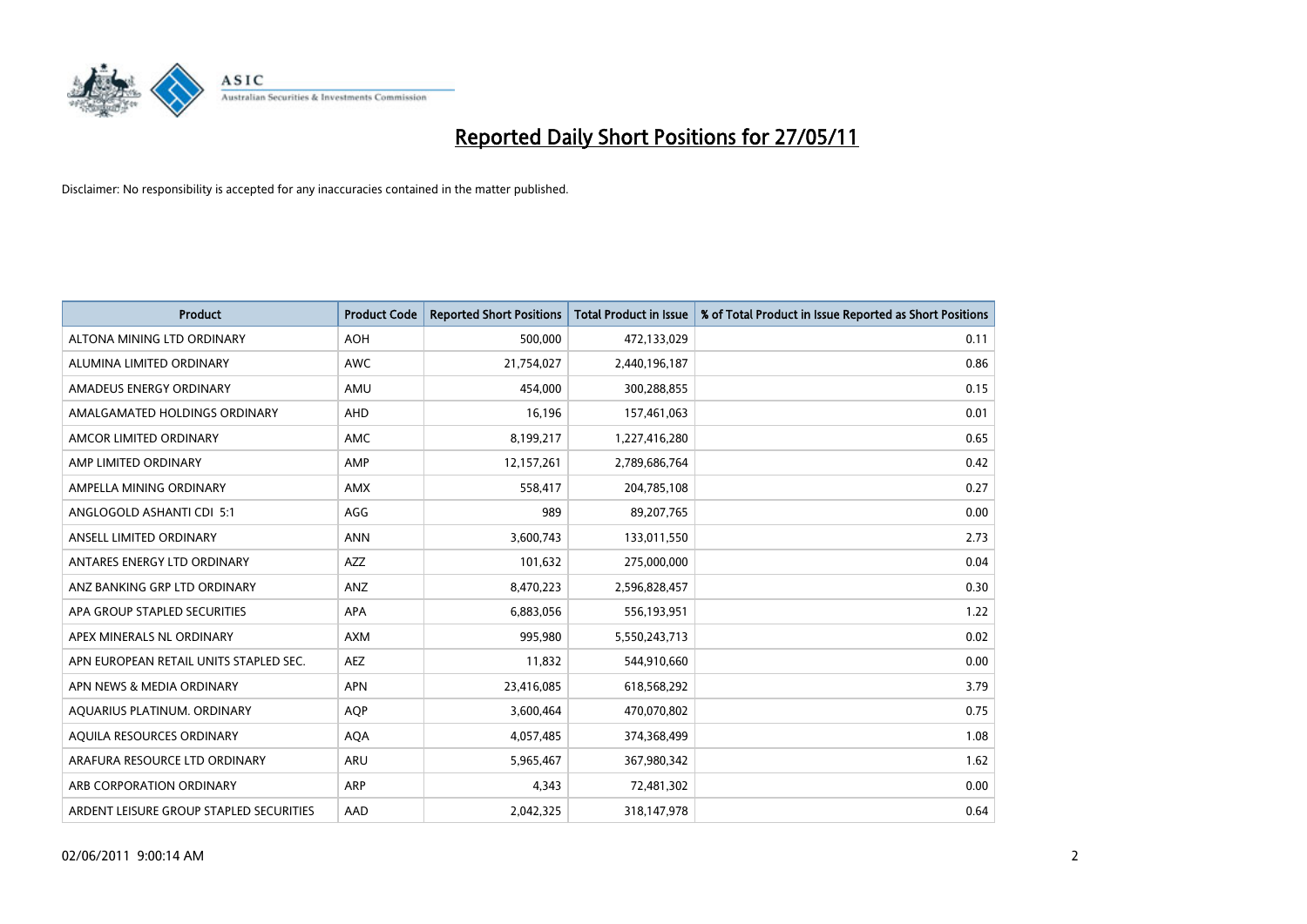

| <b>Product</b>                          | <b>Product Code</b> | <b>Reported Short Positions</b> | Total Product in Issue | % of Total Product in Issue Reported as Short Positions |
|-----------------------------------------|---------------------|---------------------------------|------------------------|---------------------------------------------------------|
| ARISTOCRAT LEISURE ORDINARY             | ALL                 | 37,034,653                      | 536,480,307            | 6.92                                                    |
| ASCIANO LIMITED ORDINARY                | <b>AIO</b>          | 15,310,918                      | 2,926,103,883          | 0.52                                                    |
| ASG GROUP LIMITED ORDINARY              | <b>ASZ</b>          | 68,401                          | 169,117,796            | 0.04                                                    |
| ASPEN GROUP ORD/UNITS STAPLED           | APZ                 | 1,074,449                       | 579,826,041            | 0.18                                                    |
| ASPIRE MINING LTD ORDINARY              | <b>AKM</b>          | 7,958                           | 539,971,483            | 0.00                                                    |
| <b>ASTON RES LTD ORDINARY</b>           | <b>AZT</b>          | 368,892                         | 204,527,604            | 0.18                                                    |
| ASTRO JAP PROP GROUP STAPLED SECURITIES | AJA                 | 19,288                          | 58,445,002             | 0.04                                                    |
| ASX LIMITED ORDINARY                    | ASX                 | 1,774,366                       | 175,136,729            | 1.01                                                    |
| ATLANTIC LIMITED ORDINARY               | ATI                 | 150,000                         | 113,210,529            | 0.13                                                    |
| ATLAS IRON LIMITED ORDINARY             | <b>AGO</b>          | 1,838,424                       | 824,176,142            | 0.20                                                    |
| AURORA MINERALS LTD ORDINARY            | <b>ARM</b>          | 416                             | 104,167,499            | 0.00                                                    |
| AURORA OIL & GAS ORDINARY               | <b>AUT</b>          | 3,636,111                       | 403,687,342            | 0.89                                                    |
| AUSDRILL LIMITED ORDINARY               | <b>ASL</b>          | 164,762                         | 301,419,184            | 0.06                                                    |
| AUSENCO LIMITED ORDINARY                | AAX                 | 3,262,418                       | 122,987,022            | 2.64                                                    |
| <b>AUSTAL LIMITED ORDINARY</b>          | ASB                 | 230,880                         | 188,069,638            | 0.11                                                    |
| <b>AUSTAR UNITED ORDINARY</b>           | <b>AUN</b>          | 2,117,931                       | 1,271,389,658          | 0.16                                                    |
| AUSTBROKERS HOLDINGS ORDINARY           | <b>AUB</b>          | $\overline{2}$                  | 54,658,736             | 0.00                                                    |
| AUSTIN ENGINEERING ORDINARY             | ANG                 | 5,409                           | 71,714,403             | 0.00                                                    |
| <b>AUSTRALAND ASSETS ASSETS</b>         | AAZPB               | 1,168                           | 2,750,000              | 0.04                                                    |
| AUSTRALAND PROPERTY STAPLED SECURITY    | <b>ALZ</b>          | 1,092,762                       | 576,846,597            | 0.18                                                    |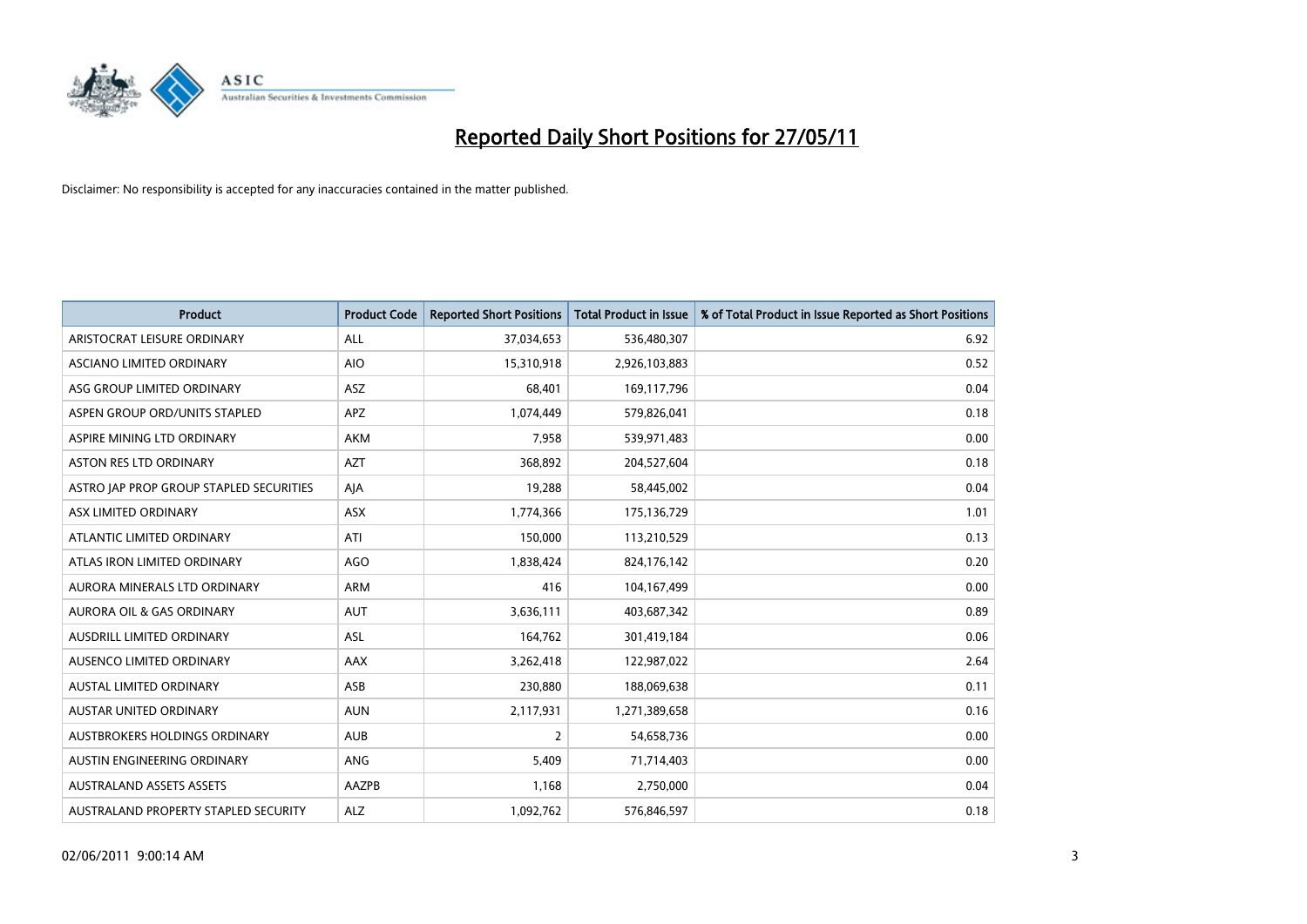

| <b>Product</b>                       | <b>Product Code</b> | <b>Reported Short Positions</b> | Total Product in Issue | % of Total Product in Issue Reported as Short Positions |
|--------------------------------------|---------------------|---------------------------------|------------------------|---------------------------------------------------------|
| AUSTRALIAN AGRICULT, ORDINARY        | AAC                 | 4,690,962                       | 303,904,127            | 1.55                                                    |
| AUSTRALIAN EDUCATION UNITS           | <b>AEU</b>          | 625,000                         | 175,465,397            | 0.36                                                    |
| AUSTRALIAN INFRASTR, UNITS/ORDINARY  | <b>AIX</b>          | 1,280,911                       | 620,733,944            | 0.19                                                    |
| AUSTRALIAN MINES LTD ORDINARY        | <b>AUZ</b>          | 1,400,000                       | 576,910,315            | 0.24                                                    |
| AUSTRALIAN PHARM, ORDINARY           | API                 | 823,300                         | 488,115,883            | 0.16                                                    |
| AUTOMOTIVE HOLDINGS ORDINARY         | <b>AHE</b>          | 305,796                         | 260,345,713            | 0.11                                                    |
| AVEXA LIMITED ORDINARY               | <b>AVX</b>          | 243,657                         | 847,688,779            | 0.03                                                    |
| AWE LIMITED ORDINARY                 | AWE                 | 1,941,807                       | 521,871,941            | 0.38                                                    |
| AZUMAH RESOURCES ORDINARY            | <b>AZM</b>          | 173,676                         | 275,196,055            | 0.06                                                    |
| <b>BANDANNA ENERGY ORDINARY</b>      | <b>BND</b>          | 179,262                         | 426,515,482            | 0.04                                                    |
| BANK OF QUEENSLAND. ORDINARY         | <b>BOO</b>          | 3,743,053                       | 222,072,957            | 1.67                                                    |
| <b>BANNERMAN RESOURCES ORDINARY</b>  | <b>BMN</b>          | 370,973                         | 234,435,934            | 0.16                                                    |
| <b>BASE RES LIMITED ORDINARY</b>     | <b>BSE</b>          | 63,750                          | 165,141,114            | 0.04                                                    |
| <b>BATHURST RESOURCES ORDINARY</b>   | <b>BTU</b>          | 4,278,479                       | 666,141,330            | 0.63                                                    |
| <b>BAUXITE RESOURCE LTD ORDINARY</b> | <b>BAU</b>          | 109,797                         | 235,379,896            | 0.05                                                    |
| BC IRON LIMITED ORDINARY             | <b>BCI</b>          | 242,737                         | 94,381,000             | 0.26                                                    |
| BEACH ENERGY LIMITED ORDINARY        | <b>BPT</b>          | 4,236,000                       | 1,102,788,311          | 0.37                                                    |
| BEADELL RESOURCE LTD ORDINARY        | <b>BDR</b>          | 1,367,440                       | 622,372,828            | 0.21                                                    |
| BENDIGO AND ADELAIDE ORDINARY        | <b>BEN</b>          | 5,854,747                       | 360,268,130            | 1.62                                                    |
| BERKELEY RESOURCES ORDINARY          | <b>BKY</b>          | 682.542                         | 174,298,273            | 0.38                                                    |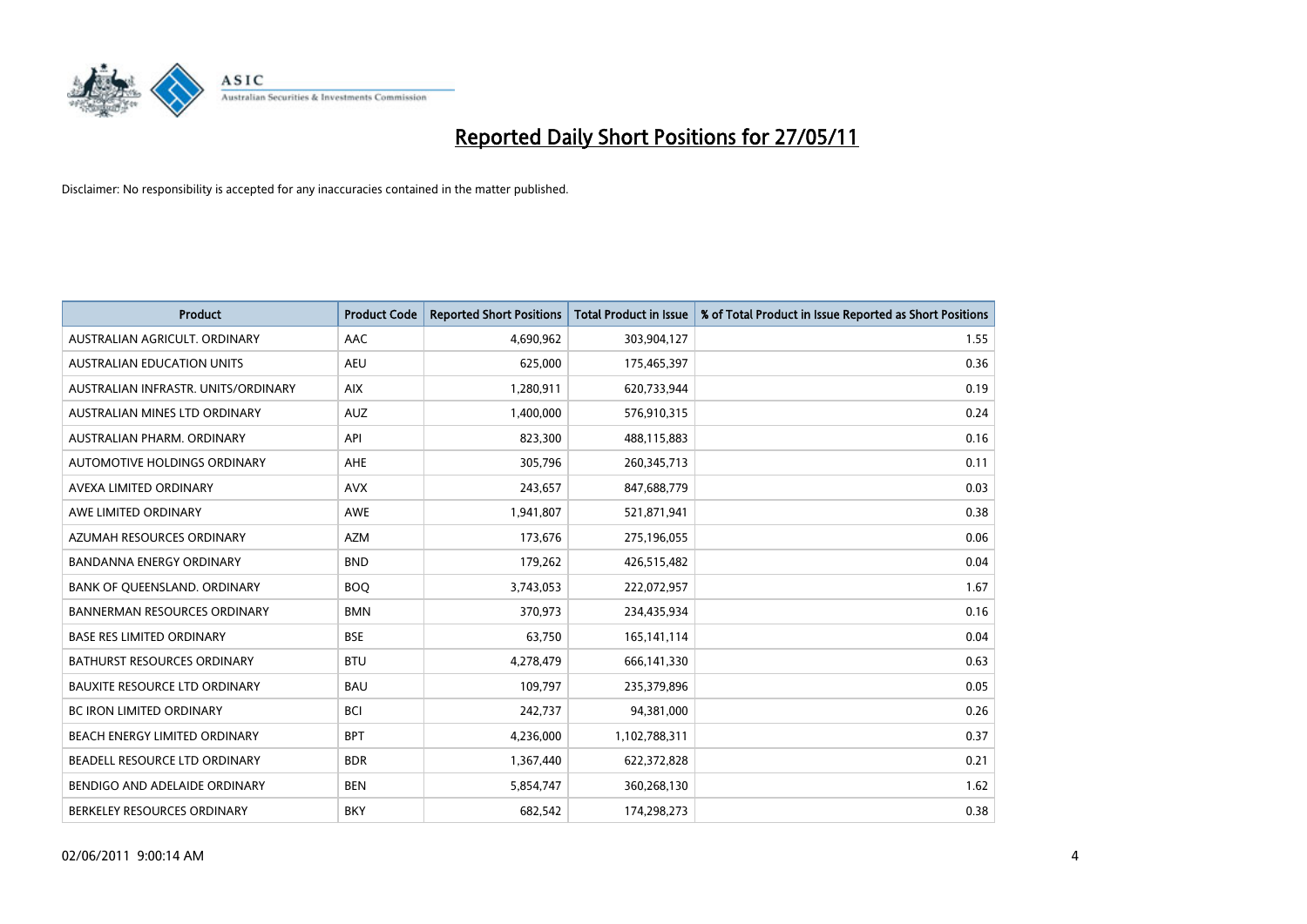

| <b>Product</b>                       | <b>Product Code</b> | <b>Reported Short Positions</b> | Total Product in Issue | % of Total Product in Issue Reported as Short Positions |
|--------------------------------------|---------------------|---------------------------------|------------------------|---------------------------------------------------------|
| <b>BHP BILLITON LIMITED ORDINARY</b> | <b>BHP</b>          | 39,585,486                      | 3,209,181,688          | 1.19                                                    |
| <b>BILLABONG ORDINARY</b>            | <b>BBG</b>          | 15,624,233                      | 254,037,587            | 6.13                                                    |
| <b>BIONOMICS LIMITED ORDINARY</b>    | <b>BNO</b>          | 51,513                          | 344,036,479            | 0.01                                                    |
| <b>BIOTA HOLDINGS ORDINARY</b>       | <b>BTA</b>          | 2,290,890                       | 181,417,556            | 1.26                                                    |
| <b>BISALLOY STEEL ORDINARY</b>       | <b>BIS</b>          | 84.480                          | 216,455,965            | 0.04                                                    |
| BKI INVESTMENT LTD ORDINARY          | <b>BKI</b>          | 508                             | 422,863,407            | 0.00                                                    |
| <b>BLACKMORES LIMITED ORDINARY</b>   | <b>BKL</b>          | 10.000                          | 16,744,292             | 0.06                                                    |
| <b>BLACKTHORN RESOURCES ORDINARY</b> | <b>BTR</b>          | 35,848                          | 122,918,000            | 0.03                                                    |
| BLUESCOPE STEEL LTD ORDINARY         | <b>BSL</b>          | 47,071,331                      | 1,842,207,385          | 2.54                                                    |
| <b>BOART LONGYEAR ORDINARY</b>       | <b>BLY</b>          | 4,735,619                       | 461,163,412            | 1.03                                                    |
| <b>BOOM LOGISTICS ORDINARY</b>       | <b>BOL</b>          | 337,999                         | 461,500,712            | 0.07                                                    |
| <b>BORAL LIMITED, ORDINARY</b>       | <b>BLD</b>          | 31,352,422                      | 729,925,990            | 4.28                                                    |
| BOTSWANA METALS LTD ORDINARY         | <b>BML</b>          | 7,000                           | 143,717,013            | 0.00                                                    |
| <b>BOW ENERGY LIMITED ORDINARY</b>   | <b>BOW</b>          | 6,114,007                       | 349,517,229            | 1.74                                                    |
| BRADKEN LIMITED ORDINARY             | <b>BKN</b>          | 1,561,057                       | 142,834,224            | 1.10                                                    |
| <b>BRAMBLES LIMITED ORDINARY</b>     | <b>BXB</b>          | 19,669,502                      | 1,479,320,246          | 1.30                                                    |
| BREVILLE GROUP LTD ORDINARY          | <b>BRG</b>          | 2,739                           | 129,995,322            | 0.00                                                    |
| BRICKWORKS LIMITED ORDINARY          | <b>BKW</b>          | 17,722                          | 147,567,333            | 0.01                                                    |
| <b>BROCKMAN RESOURCES ORDINARY</b>   | <b>BRM</b>          | 156,293                         | 144,803,151            | 0.11                                                    |
| BT INVESTMENT MNGMNT ORDINARY        | <b>BTT</b>          | 554,785                         | 160,000,000            | 0.35                                                    |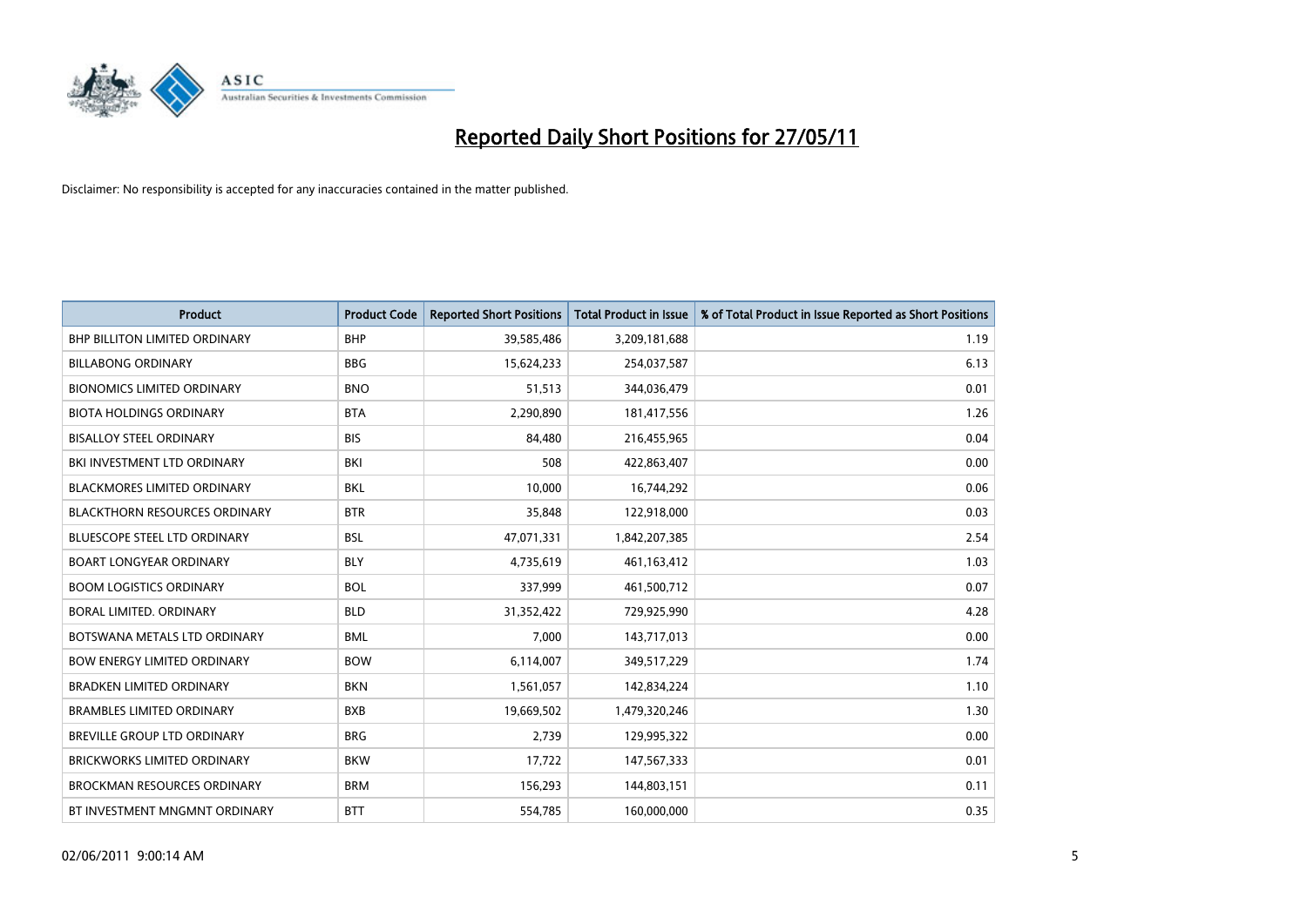

| <b>Product</b>                        | <b>Product Code</b> | <b>Reported Short Positions</b> | <b>Total Product in Issue</b> | % of Total Product in Issue Reported as Short Positions |
|---------------------------------------|---------------------|---------------------------------|-------------------------------|---------------------------------------------------------|
| <b>BURU ENERGY ORDINARY</b>           | <b>BRU</b>          | 7,043,054                       | 182,840,549                   | 3.86                                                    |
| <b>BWP TRUST ORDINARY UNITS</b>       | <b>BWP</b>          | 1,216,529                       | 520,012,793                   | 0.22                                                    |
| CABCHARGE AUSTRALIA ORDINARY          | CAB                 | 803,426                         | 120,437,014                   | 0.63                                                    |
| CALTEX AUSTRALIA ORDINARY             | <b>CTX</b>          | 6,562,960                       | 270,000,000                   | 2.42                                                    |
| <b>CAMPBELL BROTHERS ORDINARY</b>     | <b>CPB</b>          | 51,034                          | 67,503,411                    | 0.07                                                    |
| CAPE LAMBERT RES LTD ORDINARY         | CFE                 | 1,283,549                       | 571,849,603                   | 0.22                                                    |
| CARABELLA RES LTD ORDINARY            | <b>CLR</b>          | 580,941                         | 54,711,817                    | 1.07                                                    |
| <b>CARBON ENERGY ORDINARY</b>         | <b>CNX</b>          | 1,755,614                       | 698,517,858                   | 0.24                                                    |
| <b>CARDNO LIMITED ORDINARY</b>        | CDD                 | 698                             | 106,840,756                   | 0.00                                                    |
| CARNARVON PETROLEUM ORDINARY          | <b>CVN</b>          | 14,319,075                      | 687,820,634                   | 2.07                                                    |
| CARNEGIE WAVE ENERGY ORDINARY         | <b>CWE</b>          | 83,000                          | 899,087,627                   | 0.01                                                    |
| CARPATHIAN RESOURCES ORDINARY         | <b>CPN</b>          | 75,000                          | 265,533,501                   | 0.03                                                    |
| CARPENTARIA EXP. LTD ORDINARY         | CAP                 | 9,777                           | 98,741,301                    | 0.01                                                    |
| CARSALES.COM LTD ORDINARY             | <b>CRZ</b>          | 5,276,142                       | 234,348,300                   | 2.25                                                    |
| CASH CONVERTERS ORD/DIV ACCESS        | CCV                 | 68.191                          | 379,761,025                   | 0.01                                                    |
| <b>CASPIAN OIL &amp; GAS ORDINARY</b> | <b>CIG</b>          | 50,000                          | 1,331,500,513                 | 0.00                                                    |
| CATALPA RESOURCES ORDINARY            | CAH                 | 246,584                         | 178,014,015                   | 0.13                                                    |
| CEC GROUP LIMITED ORDINARY            | <b>CEG</b>          | 1,750                           | 79,662,662                    | 0.00                                                    |
| <b>CELLNET GROUP ORDINARY</b>         | <b>CLT</b>          | 1,342                           | 61,596,082                    | 0.00                                                    |
| CENTRAL PETROLEUM ORDINARY            | <b>CTP</b>          | 199,421                         | 982,298,842                   | 0.02                                                    |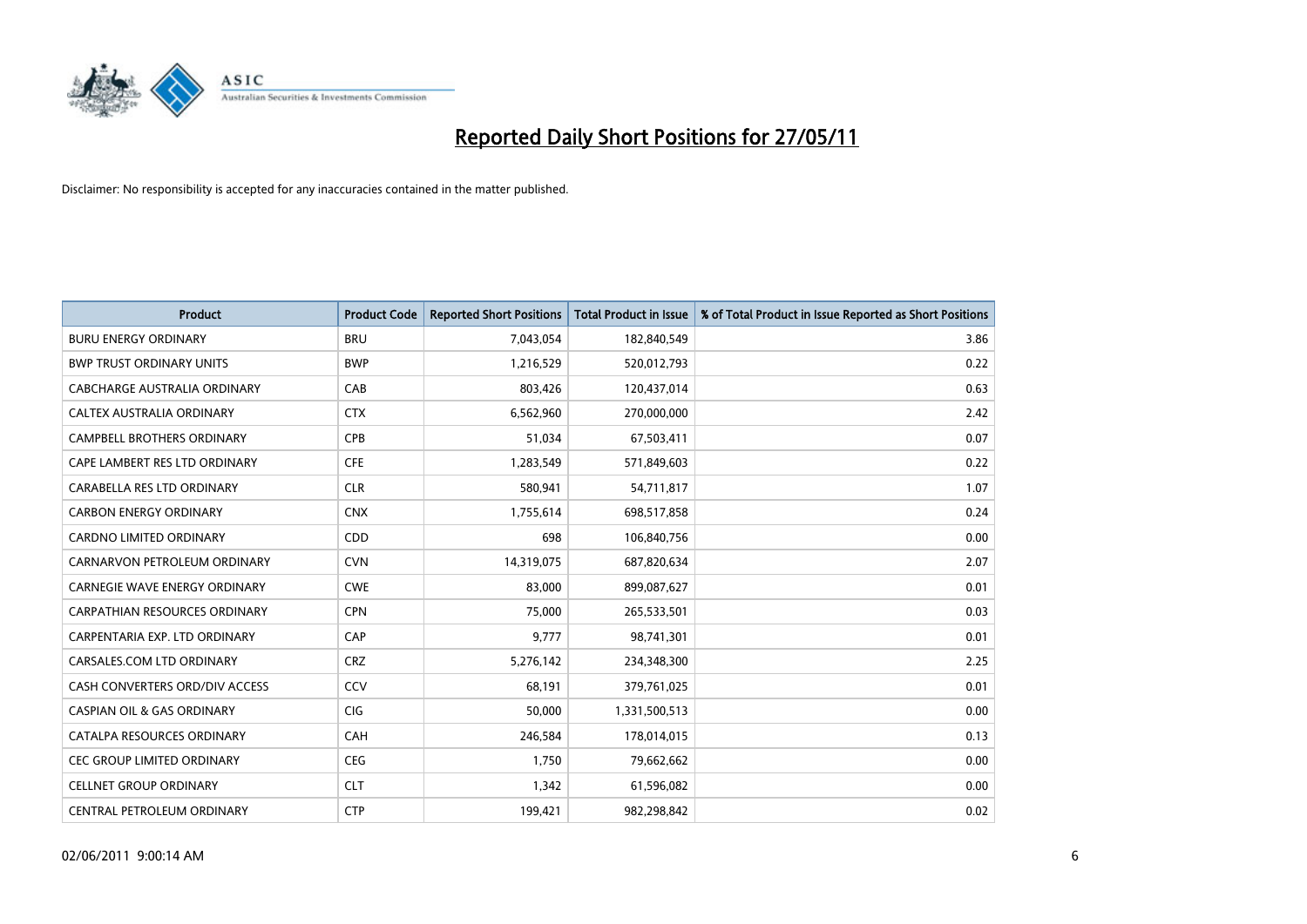

| <b>Product</b>                                | <b>Product Code</b> | <b>Reported Short Positions</b> | Total Product in Issue | % of Total Product in Issue Reported as Short Positions |
|-----------------------------------------------|---------------------|---------------------------------|------------------------|---------------------------------------------------------|
| <b>CENTRO PROPERTIES UNITS/ORD STAPLED</b>    | <b>CNP</b>          | 6,692                           | 972,414,514            | 0.00                                                    |
| <b>CENTRO RETAIL GROUP STAPLED SECURITIES</b> | <b>CER</b>          | 2,748,479                       | 2,286,399,424          | 0.12                                                    |
| <b>CERAMIC FUEL CELLS ORDINARY</b>            | <b>CFU</b>          | 1,162,703                       | 1,201,353,566          | 0.09                                                    |
| CFS RETAIL PROPERTY UNITS                     | <b>CFX</b>          | 50,709,935                      | 2,839,591,911          | 1.73                                                    |
| <b>CGA MINING LIMITED ORDINARY</b>            | <b>CGX</b>          | 250,346                         | 333,265,726            | 0.07                                                    |
| <b>CHALLENGER DIV.PRO. STAPLED UNITS</b>      | <b>CDI</b>          | 199,512                         | 913,426,007            | 0.01                                                    |
| <b>CHALLENGER INFRAST, STAPLED UNITS</b>      | <b>CIF</b>          | 8.176                           | 316,223,785            | 0.00                                                    |
| <b>CHALLENGER LIMITED ORDINARY</b>            | CGF                 | 5,979,319                       | 499,395,270            | 1.20                                                    |
| CHANDLER MACLEOD LTD ORDINARY                 | <b>CMG</b>          | 11,970                          | 463,971,344            | 0.00                                                    |
| CHARTER HALL GROUP STAPLED US PROHIBIT.       | <b>CHC</b>          | 1,481,411                       | 306,341,814            | 0.48                                                    |
| <b>CHARTER HALL OFFICE UNIT</b>               | COO                 | 4,315,421                       | 493,319,730            | 0.87                                                    |
| <b>CHARTER HALL RETAIL UNITS</b>              | <b>CQR</b>          | 379,866                         | 305,200,723            | 0.11                                                    |
| CHEMGENEX PHARMACEUT ORDINARY                 | <b>CXS</b>          | 5,147,206                       | 313,558,870            | 1.65                                                    |
| CITIGOLD CORP LTD ORDINARY                    | <b>CTO</b>          | 2,059,217                       | 1,067,578,301          | 0.20                                                    |
| <b>CLARIUS GRP LTD ORDINARY</b>               | <b>CND</b>          | 135,953                         | 88,128,815             | 0.15                                                    |
| CLINUVEL PHARMACEUT, ORDINARY                 | CUV                 | 4,127                           | 30,381,706             | 0.01                                                    |
| <b>CLOUGH LIMITED ORDINARY</b>                | <b>CLO</b>          | 264,060                         | 769,801,269            | 0.03                                                    |
| <b>COAL &amp; ALLIED ORDINARY</b>             | <b>CNA</b>          | 7,262                           | 86,584,735             | 0.00                                                    |
| COAL OF AFRICA LTD ORDINARY                   | <b>CZA</b>          | 354,704                         | 531,139,661            | 0.07                                                    |
| <b>COALSPUR MINES LTD ORDINARY</b>            | <b>CPL</b>          | 442.484                         | 528,358,828            | 0.07                                                    |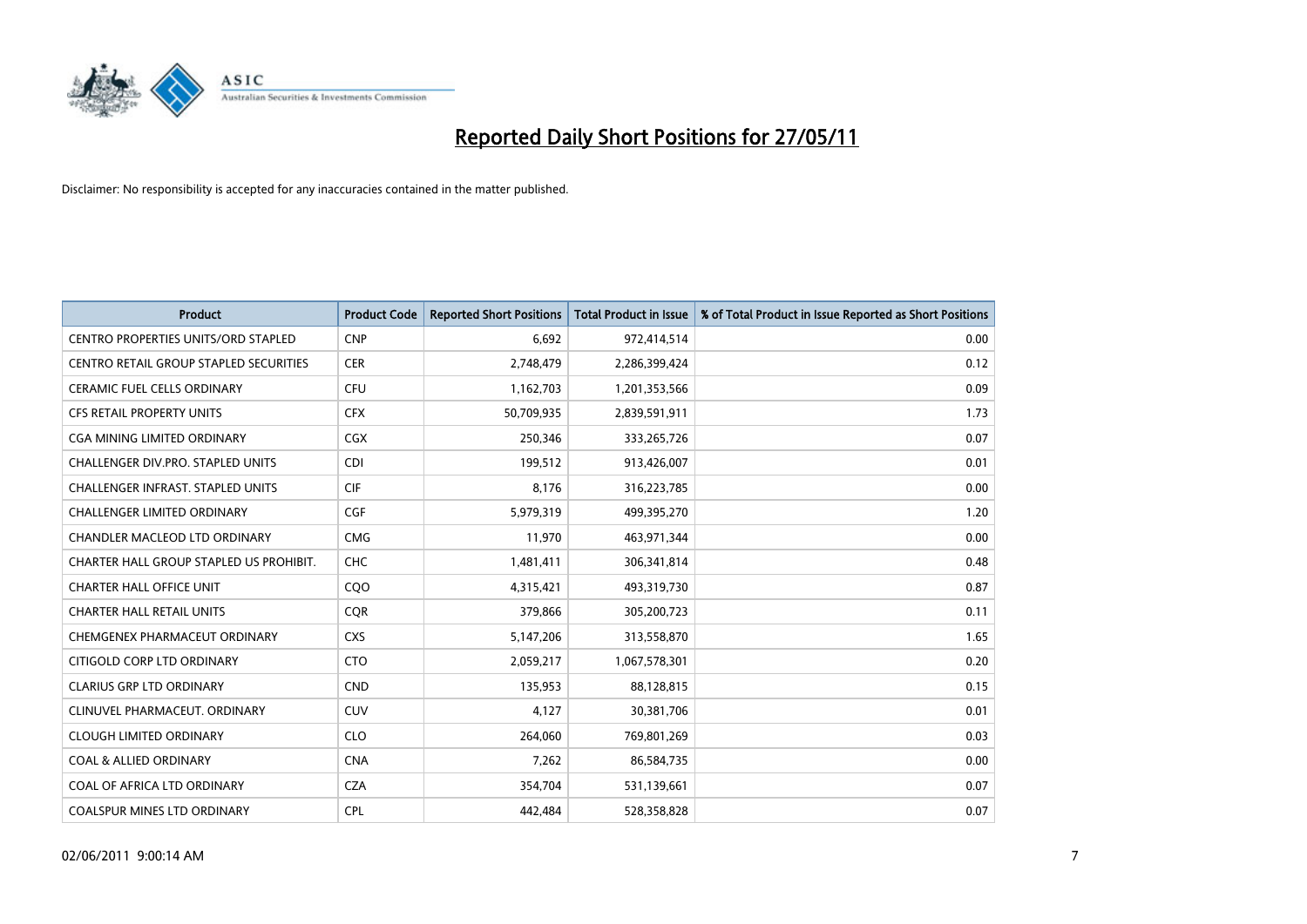

| <b>Product</b>                          | <b>Product Code</b> | <b>Reported Short Positions</b> | <b>Total Product in Issue</b> | % of Total Product in Issue Reported as Short Positions |
|-----------------------------------------|---------------------|---------------------------------|-------------------------------|---------------------------------------------------------|
| <b>COBAR CONSOLIDATED ORDINARY</b>      | CCU                 | 111,974                         | 163,439,316                   | 0.06                                                    |
| COCA-COLA AMATIL ORDINARY               | <b>CCL</b>          | 9,884,748                       | 757,978,446                   | 1.28                                                    |
| <b>COCHLEAR LIMITED ORDINARY</b>        | <b>COH</b>          | 1,441,868                       | 56,745,023                    | 2.52                                                    |
| COCKATOO COAL ORDINARY                  | <b>COK</b>          | 5,420,500                       | 1,016,096,908                 | 0.52                                                    |
| <b>COKAL LTD ORDINARY</b>               | <b>CKA</b>          | 392,815                         | 128,283,735                   | 0.31                                                    |
| COMMONWEALTH BANK, ORDINARY             | <b>CBA</b>          | 13,773,535                      | 1,558,627,244                 | 0.84                                                    |
| COMMONWEALTH PROP ORDINARY UNITS        | <b>CPA</b>          | 36,936,719                      | 2,449,599,711                 | 1.52                                                    |
| <b>COMPASS RESOURCES ORDINARY</b>       | <b>CMR</b>          | 160,952                         | 147,402,920                   | 0.11                                                    |
| <b>COMPUTERSHARE LTD ORDINARY</b>       | <b>CPU</b>          | 4,728,369                       | 555,664,059                   | 0.83                                                    |
| <b>CONNECTEAST GROUP STAPLED</b>        | <b>CEU</b>          | 18,135,733                      | 3,940,145,951                 | 0.46                                                    |
| CONQUEST MINING ORDINARY                | <b>COT</b>          | 480,014                         | 583,241,478                   | 0.07                                                    |
| CONSOLIDATED MEDIA, ORDINARY            | <b>CMJ</b>          | 3,457,896                       | 561,834,996                   | 0.62                                                    |
| CONTANGO MICROCAP ORDINARY              | <b>CTN</b>          | 7,500                           | 146,423,793                   | 0.01                                                    |
| CONTINENTAL COAL LTD ORDINARY           | CCC                 | 732,593                         | 1,980,616,757                 | 0.04                                                    |
| <b>COOPER ENERGY LTD ORDINARY</b>       | <b>COE</b>          | 99,335                          | 292,576,001                   | 0.03                                                    |
| COPPER STRIKE LTD ORDINARY              | <b>CSE</b>          | 714                             | 129,455,571                   | 0.00                                                    |
| <b>CORDLIFE LIMITED ORDINARY</b>        | CBB                 |                                 | 145,360,920                   | 0.00                                                    |
| <b>COUNT FINANCIAL ORDINARY</b>         | COU                 | 706,191                         | 262,212,976                   | 0.28                                                    |
| <b>CROMWELL PROP STAPLED SECURITIES</b> | <b>CMW</b>          | 87,656                          | 964,737,315                   | 0.01                                                    |
| <b>CROWN LIMITED ORDINARY</b>           | <b>CWN</b>          | 3,244,819                       | 754,131,800                   | 0.40                                                    |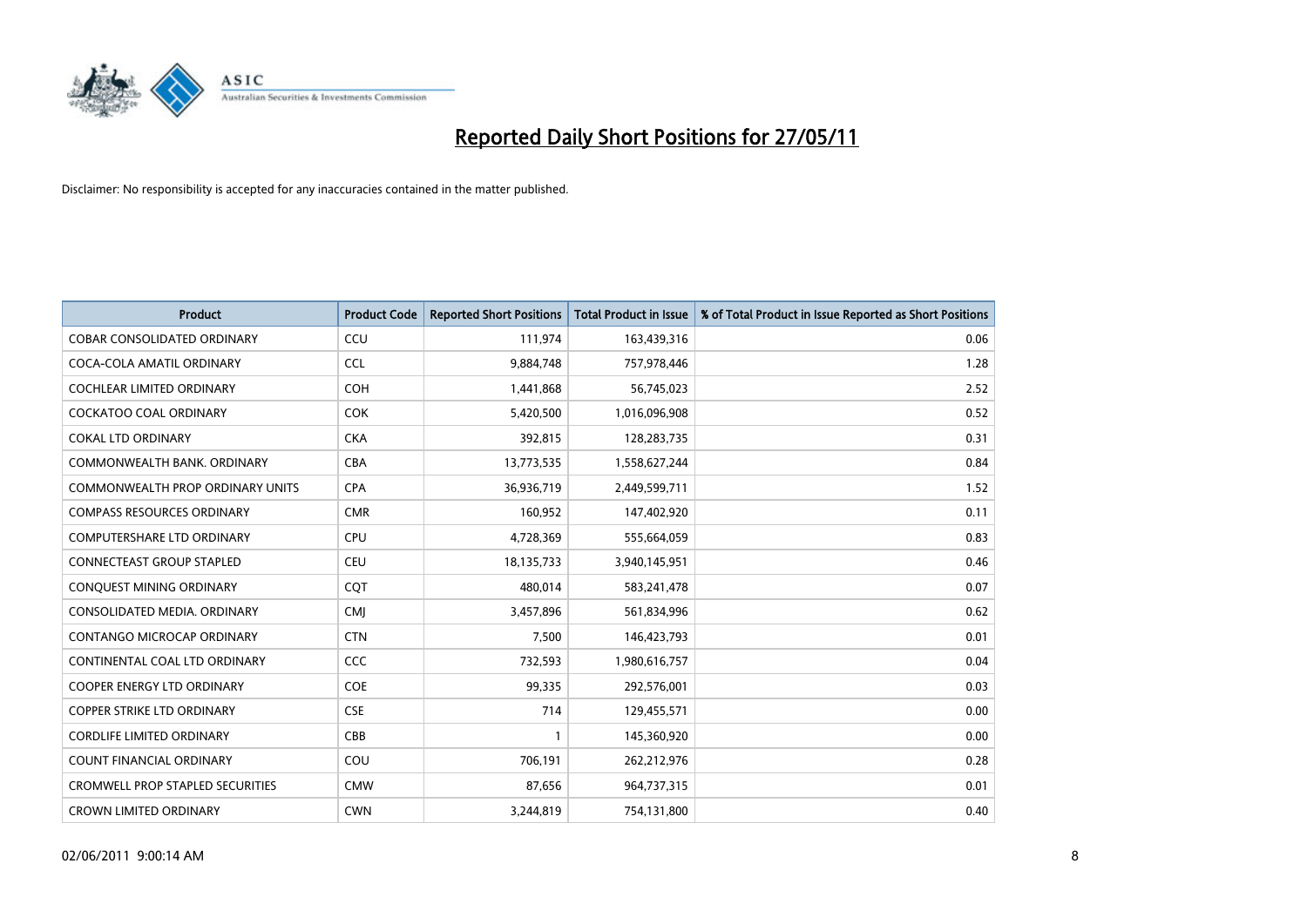

| <b>Product</b>                     | <b>Product Code</b> | <b>Reported Short Positions</b> | <b>Total Product in Issue</b> | % of Total Product in Issue Reported as Short Positions |
|------------------------------------|---------------------|---------------------------------|-------------------------------|---------------------------------------------------------|
| <b>CSG LIMITED ORDINARY</b>        | CSV                 | 758,677                         | 282,567,499                   | 0.27                                                    |
| <b>CSL LIMITED ORDINARY</b>        | <b>CSL</b>          | 2,338,387                       | 532,303,803                   | 0.38                                                    |
| <b>CSR LIMITED ORDINARY</b>        | <b>CSR</b>          | 18,510,325                      | 506,000,315                   | 3.64                                                    |
| <b>CUDECO LIMITED ORDINARY</b>     | CDU                 | 828,048                         | 145,512,643                   | 0.56                                                    |
| <b>CUSTOMERS LIMITED ORDINARY</b>  | CUS                 | 84,194                          | 134,869,357                   | 0.06                                                    |
| DART ENERGY LTD ORDINARY           | <b>DTE</b>          | 6,123,812                       | 720,674,545                   | 0.85                                                    |
| DAVID JONES LIMITED ORDINARY       | <b>DIS</b>          | 28,491,665                      | 520,751,395                   | 5.44                                                    |
| DECMIL GROUP LIMITED ORDINARY      | <b>DCG</b>          | 17,397                          | 124,204,568                   | 0.01                                                    |
| DEEP YELLOW LIMITED ORDINARY       | <b>DYL</b>          | 102,576                         | 1,127,534,458                 | 0.01                                                    |
| DEVINE LIMITED ORDINARY            | <b>DVN</b>          | 1,000                           | 634,918,223                   | 0.00                                                    |
| DEXUS PROPERTY GROUP STAPLED UNITS | <b>DXS</b>          | 21,711,604                      | 4,839,024,176                 | 0.43                                                    |
| DISCOVERY METALS LTD ORDINARY      | <b>DML</b>          | 3,682,327                       | 437,114,481                   | 0.85                                                    |
| DOMINO PIZZA ENTERPR ORDINARY      | <b>DMP</b>          | 245,154                         | 68,407,674                    | 0.36                                                    |
| DOWNER EDI LIMITED ORDINARY        | <b>DOW</b>          | 4,487,477                       | 429,100,296                   | 1.04                                                    |
| DRAGON MINING LTD ORDINARY         | <b>DRA</b>          | 4,236                           | 74,670,613                    | 0.01                                                    |
| DRILLSEARCH ENERGY ORDINARY        | <b>DLS</b>          | 1,078,513                       | 237,220,182                   | 0.46                                                    |
| DUET GROUP STAPLED US PROHIBIT.    | <b>DUE</b>          | 1,924,237                       | 909,692,991                   | 0.21                                                    |
| DULUXGROUP LIMITED ORDINARY        | <b>DLX</b>          | 7,979,631                       | 367,456,259                   | 2.17                                                    |
| DWS ADVANCED ORDINARY              | <b>DWS</b>          | 132,428                         | 132,362,763                   | 0.10                                                    |
| DYESOL LIMITED ORDINARY            | <b>DYE</b>          | 91,838                          | 153,894,736                   | 0.06                                                    |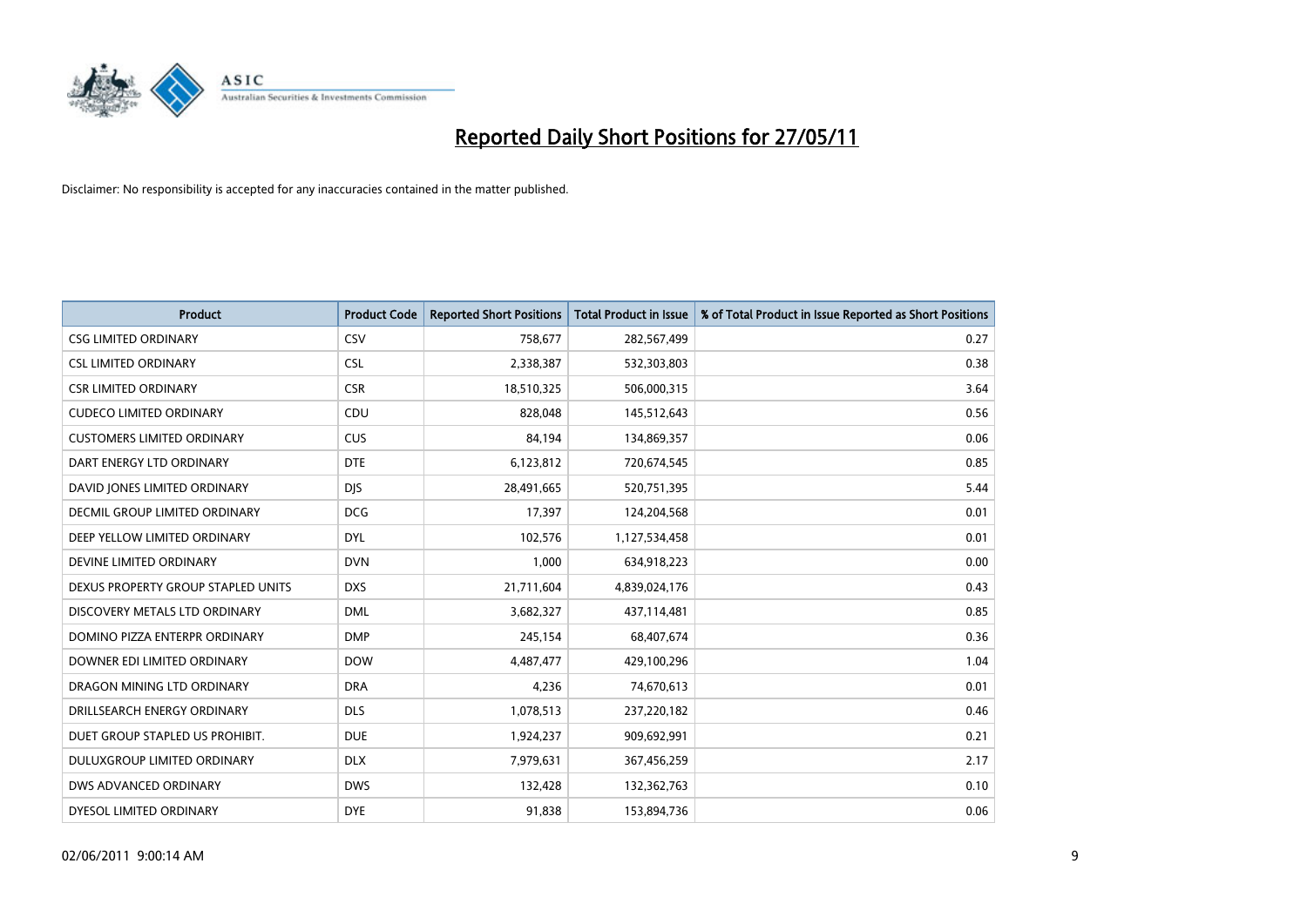

| <b>Product</b>                            | <b>Product Code</b> | <b>Reported Short Positions</b> | <b>Total Product in Issue</b> | % of Total Product in Issue Reported as Short Positions |
|-------------------------------------------|---------------------|---------------------------------|-------------------------------|---------------------------------------------------------|
| <b>EASTERN STAR GAS ORDINARY</b>          | <b>ESG</b>          | 8,057,130                       | 991,567,041                   | 0.83                                                    |
| EDT RETAIL TRUST UNITS                    | <b>EDT</b>          | 889,779                         | 4,700,290,868                 | 0.02                                                    |
| <b>ELDERS LIMITED HYBRIDS</b>             | <b>ELDPA</b>        | 56,388                          | 1,500,000                     | 3.76                                                    |
| ELDERS LIMITED ORDINARY                   | <b>ELD</b>          | 16,040,348                      | 448,598,480                   | 3.57                                                    |
| ELDORADO GOLD CORP CDI 1:1                | EAU                 | 86,163                          | 19,644,760                    | 0.42                                                    |
| ELEMENTAL MINERALS ORDINARY               | <b>ELM</b>          | 132,613                         | 170,034,992                   | 0.08                                                    |
| ELIXIR PETROLEUM LTD ORDINARY             | <b>EXR</b>          | 324,400                         | 188,988,472                   | 0.17                                                    |
| <b>EMECO HOLDINGS ORDINARY</b>            | <b>EHL</b>          | 234,522                         | 631,237,586                   | 0.03                                                    |
| ENERGY RESOURCES ORDINARY 'A'             | <b>ERA</b>          | 4,685,678                       | 190,737,934                   | 2.44                                                    |
| <b>ENERGY WORLD CORPOR, ORDINARY</b>      | <b>EWC</b>          | 21,352,436                      | 1,561,166,672                 | 1.36                                                    |
| ENTEK ENERGY LTD ORDINARY                 | <b>ETE</b>          | 2,409,353                       | 408,525,909                   | 0.59                                                    |
| <b>ENTELLECT LIMITED ORDINARY</b>         | <b>ESN</b>          | 464,050                         | 87,239,240                    | 0.53                                                    |
| <b>ENVESTRA LIMITED ORDINARY</b>          | <b>ENV</b>          | 3,707,992                       | 1,468,560,201                 | 0.25                                                    |
| EQUINOX MINERALS LTD CHESS DEPOSITARY INT | <b>EON</b>          | 1,199,223                       | 879,495,876                   | 0.14                                                    |
| <b>EVEREST FINANCIAL ORDINARY</b>         | <b>EFG</b>          | 4,300                           | 25,143,824                    | 0.02                                                    |
| EXTRACT RESOURCES ORDINARY                | <b>EXT</b>          | 577,226                         | 251,191,285                   | 0.22                                                    |
| FAIRFAX MEDIA LTD ORDINARY                | <b>FXI</b>          | 294,337,591                     | 2,351,955,725                 | 12.49                                                   |
| <b>FAR LTD ORDINARY</b>                   | <b>FAR</b>          | 21,055,761                      | 1,245,351,164                 | 1.69                                                    |
| FERRAUS LIMITED ORDINARY                  | <b>FRS</b>          | 370                             | 249,398,565                   | 0.00                                                    |
| FISHER & PAYKEL APP. ORDINARY             | <b>FPA</b>          | 18,298                          | 724,235,162                   | 0.00                                                    |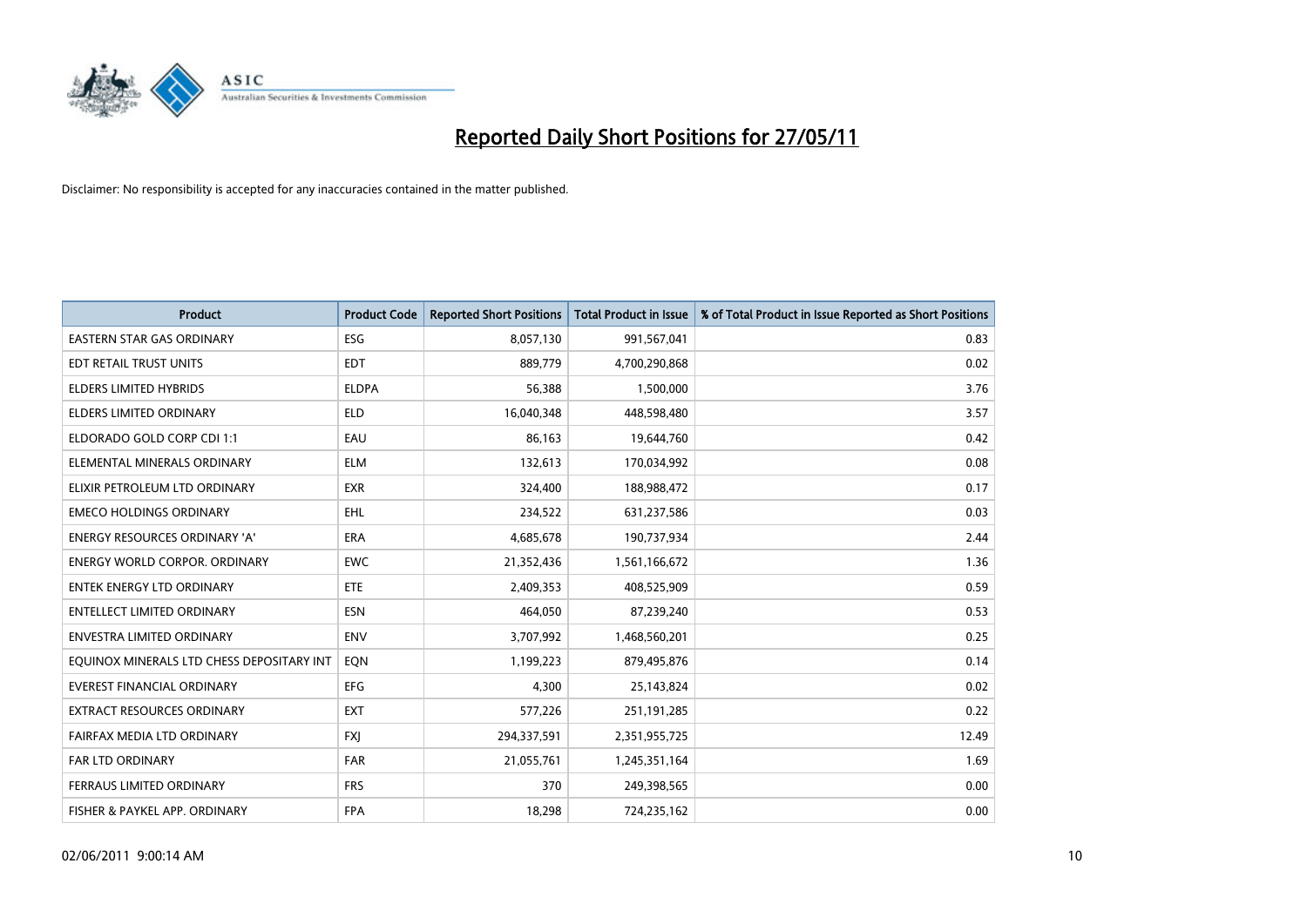

| <b>Product</b>                        | <b>Product Code</b> | <b>Reported Short Positions</b> | <b>Total Product in Issue</b> | % of Total Product in Issue Reported as Short Positions |
|---------------------------------------|---------------------|---------------------------------|-------------------------------|---------------------------------------------------------|
| FISHER & PAYKEL H. ORDINARY           | <b>FPH</b>          | 2,385,266                       | 520,473,867                   | 0.46                                                    |
| FKP PROPERTY GROUP STAPLED SECURITIES | <b>FKP</b>          | 20,186,164                      | 1,184,196,147                 | 1.69                                                    |
| FLEETWOOD CORP ORDINARY               | <b>FWD</b>          | 296,972                         | 57,847,937                    | 0.51                                                    |
| FLETCHER BUILDING ORDINARY            | <b>FBU</b>          | 6,627,587                       | 678,573,570                   | 0.97                                                    |
| FLEXIGROUP LIMITED ORDINARY           | <b>FXL</b>          | 76,370                          | 275,472,492                   | 0.03                                                    |
| <b>FLIGHT CENTRE ORDINARY</b>         | <b>FLT</b>          | 3,499,096                       | 99,939,087                    | 3.49                                                    |
| FLINDERS MINES LTD ORDINARY           | <b>FMS</b>          | 21,307,113                      | 1,820,634,571                 | 1.15                                                    |
| <b>FOCUS MINERALS LTD ORDINARY</b>    | <b>FML</b>          | 339,999                         | 3,440,515,431                 | 0.01                                                    |
| FORGE GROUP LIMITED ORDINARY          | FGE                 | 35,282                          | 82,924,014                    | 0.04                                                    |
| FORTE ENERGY NL ORDINARY              | <b>FTE</b>          | 2,658,986                       | 695,589,311                   | 0.38                                                    |
| FORTESCUE METALS GRP ORDINARY         | <b>FMG</b>          | 22,282,098                      | 3,113,348,659                 | 0.68                                                    |
| <b>FOSTER'S GROUP ORDINARY</b>        | FGL                 | 4,378,105                       | 1,940,894,542                 | 0.20                                                    |
| FTD CORPORATION ORDINARY              | <b>FTD</b>          | 8,088                           | 36,474,593                    | 0.02                                                    |
| <b>FUNTASTIC LIMITED ORDINARY</b>     | <b>FUN</b>          | 322,528                         | 340,997,682                   | 0.09                                                    |
| <b>G.U.D. HOLDINGS ORDINARY</b>       | <b>GUD</b>          | 408,640                         | 69,089,611                    | 0.59                                                    |
| <b>GALAXY RESOURCES ORDINARY</b>      | <b>GXY</b>          | 960,353                         | 323,327,000                   | 0.30                                                    |
| <b>GEODYNAMICS LIMITED ORDINARY</b>   | GDY                 | 730,082                         | 336,892,832                   | 0.22                                                    |
| <b>GINDALBIE METALS LTD ORDINARY</b>  | <b>GBG</b>          | 46,881,589                      | 935,615,590                   | 5.01                                                    |
| <b>GLOBAL MINING ORDINARY</b>         | <b>GMI</b>          | 8,951                           | 191,820,968                   | 0.00                                                    |
| <b>GLOUCESTER COAL ORDINARY</b>       | GCL                 | 173,389                         | 164,748,152                   | 0.09                                                    |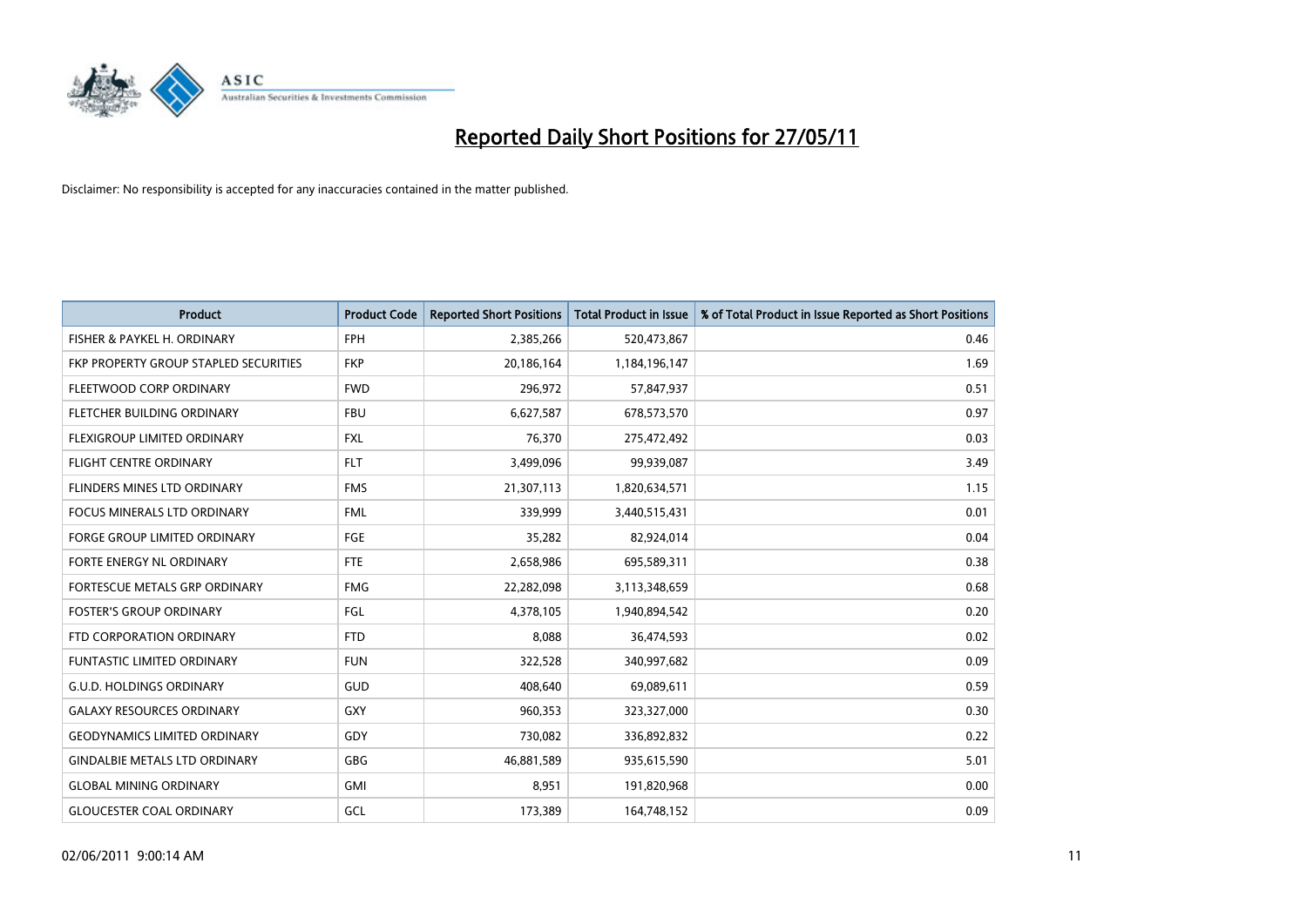

| <b>Product</b>                                   | <b>Product Code</b> | <b>Reported Short Positions</b> | Total Product in Issue | % of Total Product in Issue Reported as Short Positions |
|--------------------------------------------------|---------------------|---------------------------------|------------------------|---------------------------------------------------------|
| <b>GME RESOURCES LTD ORDINARY</b>                | <b>GME</b>          | 800                             | 302,352,750            | 0.00                                                    |
| <b>GOLD ANOMALY LIMITED ORDINARY</b>             | GOA                 | 10,000,000                      | 1,216,804,836          | 0.83                                                    |
| <b>GOLD ONE INT LTD ORDINARY</b>                 | GDO                 | 284,115                         | 807,664,732            | 0.04                                                    |
| <b>GOLD ROAD RES LTD ORDINARY</b>                | GOR                 | 187,042                         | 288,890,842            | 0.06                                                    |
| <b>GOLDEN WEST RESOURCE ORDINARY</b>             | <b>GWR</b>          | 1,651                           | 192,082,567            | 0.00                                                    |
| <b>GOODMAN FIELDER, ORDINARY</b>                 | <b>GFF</b>          | 45,220,986                      | 1,380,386,438          | 3.27                                                    |
| <b>GOODMAN GROUP STAPLED US PROHIBIT.</b>        | <b>GMG</b>          | 23,797,016                      | 7,118,607,411          | 0.31                                                    |
| <b>GPT GROUP STAPLED SEC.</b>                    | GPT                 | 13,888,890                      | 1,855,529,431          | 0.75                                                    |
| <b>GRAINCORP LIMITED A CLASS ORDINARY</b>        | <b>GNC</b>          | 628,498                         | 198,318,900            | 0.30                                                    |
| <b>GRANGE RESOURCES, ORDINARY</b>                | <b>GRR</b>          | 134,881                         | 1,153,181,487          | 0.01                                                    |
| <b>GREENCAP LIMITED ORDINARY</b>                 | GCG                 |                                 | 262,515,385            | 0.00                                                    |
| <b>GREENLAND MIN EN LTD ORDINARY</b>             | GGG                 | 1,438,112                       | 336,866,759            | 0.42                                                    |
| <b>GRYPHON MINERALS LTD ORDINARY</b>             | GRY                 | 367,219                         | 299,822,058            | 0.11                                                    |
| <b>GUILDFORD COAL LTD ORDINARY</b>               | <b>GUF</b>          | 10,000                          | 213,532,609            | 0.00                                                    |
| <b>GUINNESS PEAT GROUP. CHESS DEPOSITARY INT</b> | GPG                 | 562,978                         | 300,865,269            | 0.18                                                    |
| <b>GUNNS LIMITED ORDINARY</b>                    | <b>GNS</b>          | 42,718,273                      | 848,401,559            | 5.01                                                    |
| <b>GWA GROUP LTD ORDINARY</b>                    | <b>GWA</b>          | 7,747,771                       | 301,525,014            | 2.56                                                    |
| <b>HARVEY NORMAN ORDINARY</b>                    | <b>HVN</b>          | 34,269,449                      | 1,062,316,784          | 3.22                                                    |
| HASTIE GROUP LIMITED ORDINARY                    | <b>HST</b>          | 1,830,610                       | 239,781,419            | 0.76                                                    |
| HASTINGS DIVERSIFIED STAPLED SECURITY            | <b>HDF</b>          | 931,398                         | 529,187,294            | 0.17                                                    |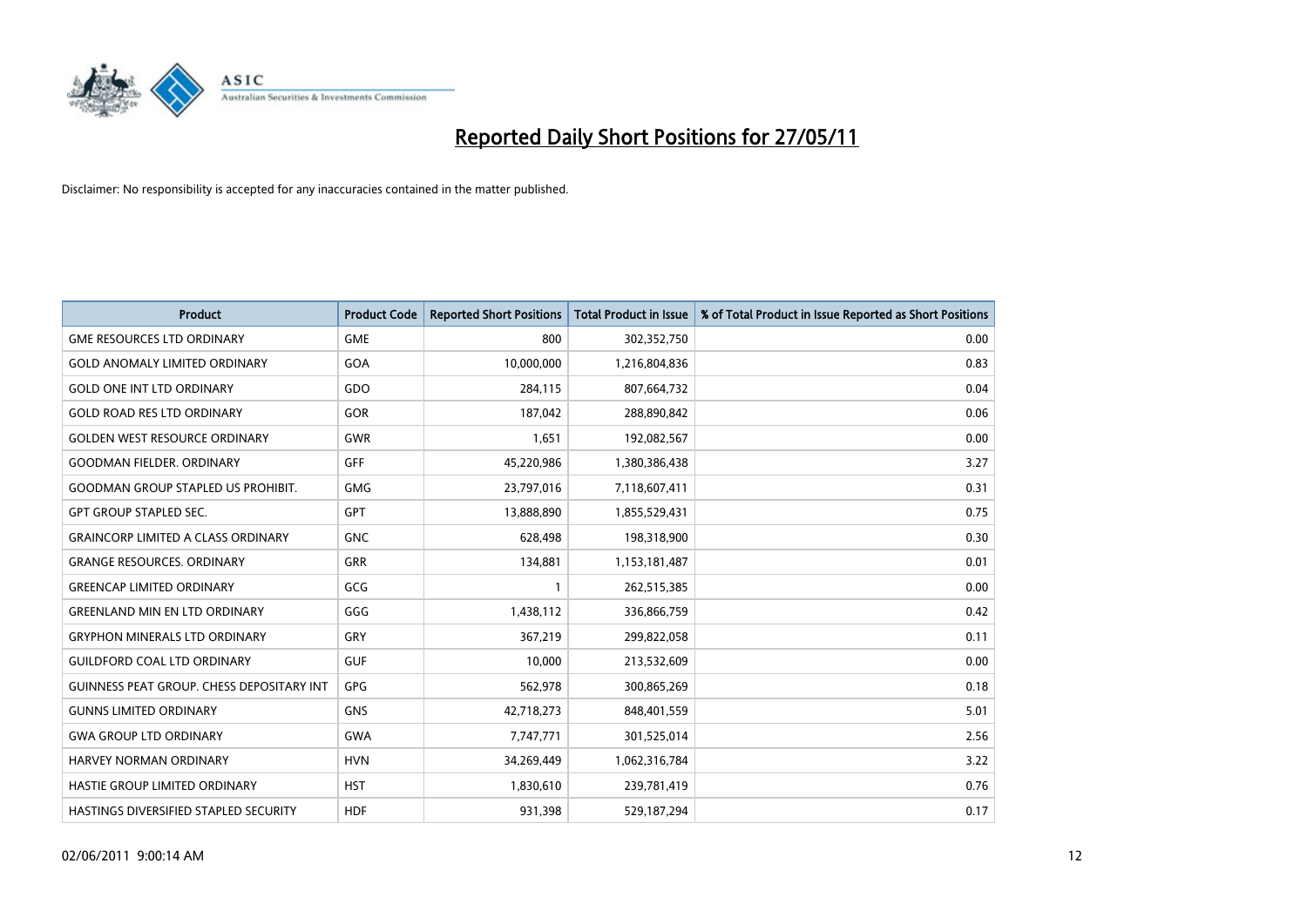

| <b>Product</b>                           | <b>Product Code</b> | <b>Reported Short Positions</b> | <b>Total Product in Issue</b> | % of Total Product in Issue Reported as Short Positions |
|------------------------------------------|---------------------|---------------------------------|-------------------------------|---------------------------------------------------------|
| <b>HEARTWARE INT INC CDI 35:1</b>        | <b>HIN</b>          | 272,008                         | 48,598,550                    | 0.56                                                    |
| <b>HENDERSON GROUP CDI 1:1</b>           | HGG                 | 2,667,636                       | 584,919,716                   | 0.45                                                    |
| HFA HOLDINGS LIMITED ORDINARY            | <b>HFA</b>          | 447,023                         | 117,332,831                   | 0.37                                                    |
| HIGHLANDS PACIFIC ORDINARY               | <b>HIG</b>          | 2,574,963                       | 686,082,148                   | 0.37                                                    |
| HILLGROVE RES LTD ORDINARY               | <b>HGO</b>          | 89,704                          | 793,698,575                   | 0.01                                                    |
| HILLS HOLDINGS LTD ORDINARY              | <b>HIL</b>          | 3,393,183                       | 249,139,016                   | 1.35                                                    |
| HORIZON OIL LIMITED ORDINARY             | <b>HZN</b>          | 1,251,544                       | 1,130,811,515                 | 0.10                                                    |
| <b>ICON ENERGY LIMITED ORDINARY</b>      | <b>ICN</b>          | 67.000                          | 469,301,394                   | 0.01                                                    |
| <b>IINET LIMITED ORDINARY</b>            | <b>IIN</b>          | 1,281,178                       | 152,160,119                   | 0.84                                                    |
| <b>ILUKA RESOURCES ORDINARY</b>          | <b>ILU</b>          | 2,013,284                       | 418,700,517                   | 0.47                                                    |
| <b>IMDEX LIMITED ORDINARY</b>            | <b>IMD</b>          | 17,577                          | 199,414,165                   | 0.00                                                    |
| IMF (AUSTRALIA) LTD ORDINARY             | <b>IMF</b>          | 329,821                         | 123,828,193                   | 0.26                                                    |
| IMX RESOURCES LTD ORDINARY               | <b>IXR</b>          | 27,029                          | 262,612,803                   | 0.01                                                    |
| <b>INCITEC PIVOT ORDINARY</b>            | <b>IPL</b>          | 4,001,672                       | 1,628,730,107                 | 0.24                                                    |
| <b>INDAGO RESOURCES LTD ORDINARY</b>     | <b>IDG</b>          | 8.179                           | 6,141,546                     | 0.13                                                    |
| <b>INDEPENDENCE GROUP ORDINARY</b>       | <b>IGO</b>          | 595,888                         | 199,499,323                   | 0.28                                                    |
| INDOPHIL RESOURCES ORDINARY              | <b>IRN</b>          | 654,253                         | 471,445,763                   | 0.13                                                    |
| <b>INDUSTREA LIMITED ORDINARY</b>        | IDL                 | 1,516,067                       | 364,524,797                   | 0.40                                                    |
| <b>INFIGEN ENERGY STAPLED SECURITIES</b> | <b>IFN</b>          | 5,797,634                       | 762,265,972                   | 0.76                                                    |
| ING RE COM GROUP STAPLED SECURITIES      | <b>ILF</b>          | 9,075                           | 441,029,194                   | 0.00                                                    |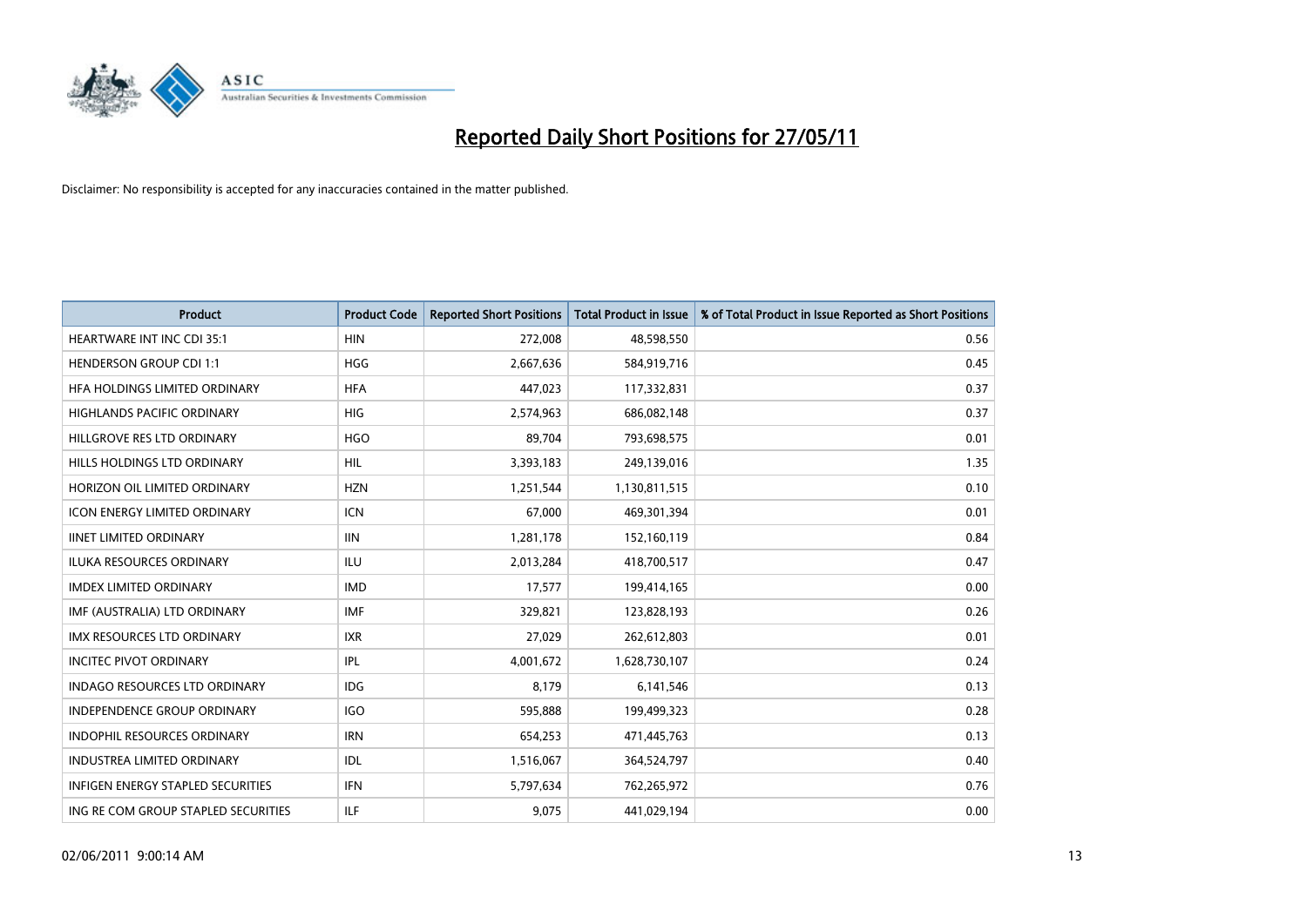

| <b>Product</b>                                  | <b>Product Code</b> | <b>Reported Short Positions</b> | <b>Total Product in Issue</b> | % of Total Product in Issue Reported as Short Positions |
|-------------------------------------------------|---------------------|---------------------------------|-------------------------------|---------------------------------------------------------|
| <b>INSURANCE AUSTRALIA ORDINARY</b>             | <b>IAG</b>          | 6,303,018                       | 2,079,034,021                 | 0.29                                                    |
| INT GOLDFIELDS LTD ORDINARY                     | <b>IGS</b>          | 12,197,682                      | 571,520,386                   | 2.13                                                    |
| <b>INTEGRA MINING LTD, ORDINARY</b>             | <b>IGR</b>          | 5,214,622                       | 841,525,727                   | 0.62                                                    |
| <b>INTREPID MINES ORDINARY</b>                  | <b>IAU</b>          | 2,057,038                       | 520,626,235                   | 0.39                                                    |
| <b>INVESTA OFFICE FUND STAPLED SECURITIES</b>   | <b>IOF</b>          | 6,954,728                       | 2,729,071,212                 | 0.24                                                    |
| <b>INVOCARE LIMITED ORDINARY</b>                | <b>IVC</b>          | 1,060,498                       | 102,421,288                   | 1.02                                                    |
| ION LIMITED ORDINARY                            | <b>ION</b>          | 164,453                         | 256,365,105                   | 0.06                                                    |
| <b>IOOF HOLDINGS LTD ORDINARY</b>               | IFL.                | 914,530                         | 229,794,395                   | 0.38                                                    |
| <b>IRESS MARKET TECH. ORDINARY</b>              | <b>IRE</b>          | 2,502,680                       | 126,018,142                   | 1.98                                                    |
| <b>IRON ORE HOLDINGS ORDINARY</b>               | <b>IOH</b>          | 18,172                          | 166,087,005                   | 0.01                                                    |
| <b>ISOFT GROUP LIMITED ORDINARY</b>             | <b>ISF</b>          | 4,018,595                       | 1,070,595,874                 | 0.38                                                    |
| <b>IVANHOE AUSTRALIA ORDINARY</b>               | <b>IVA</b>          | 425,867                         | 418,709,553                   | 0.09                                                    |
| <b>JABIRU METALS LTD ORDINARY</b>               | <b>IML</b>          | 20,477                          | 558,654,366                   | 0.00                                                    |
| <b>JAMES HARDIE INDUST CHESS DEPOSITARY INT</b> | <b>IHX</b>          | 19,772,632                      | 436,386,587                   | 4.52                                                    |
| <b>JAMESON RESOURCES ORDINARY</b>               | JAL                 | 1,600,000                       | 95,828,865                    | 1.67                                                    |
| <b>JB HI-FI LIMITED ORDINARY</b>                | <b>IBH</b>          | 12,051,501                      | 98,530,763                    | 12.22                                                   |
| <b>JUPITER MINES ORDINARY</b>                   | <b>IMS</b>          | 57,055                          | 1,560,335,037                 | 0.00                                                    |
| KAGARA LTD ORDINARY                             | KZL                 | 10,333,281                      | 708,583,836                   | 1.44                                                    |
| KANGAROO RES LTD ORDINARY                       | <b>KRL</b>          | 600,000                         | 1,129,430,012                 | 0.05                                                    |
| KAROON GAS AUSTRALIA ORDINARY                   | <b>KAR</b>          | 1,085,154                       | 221,420,769                   | 0.49                                                    |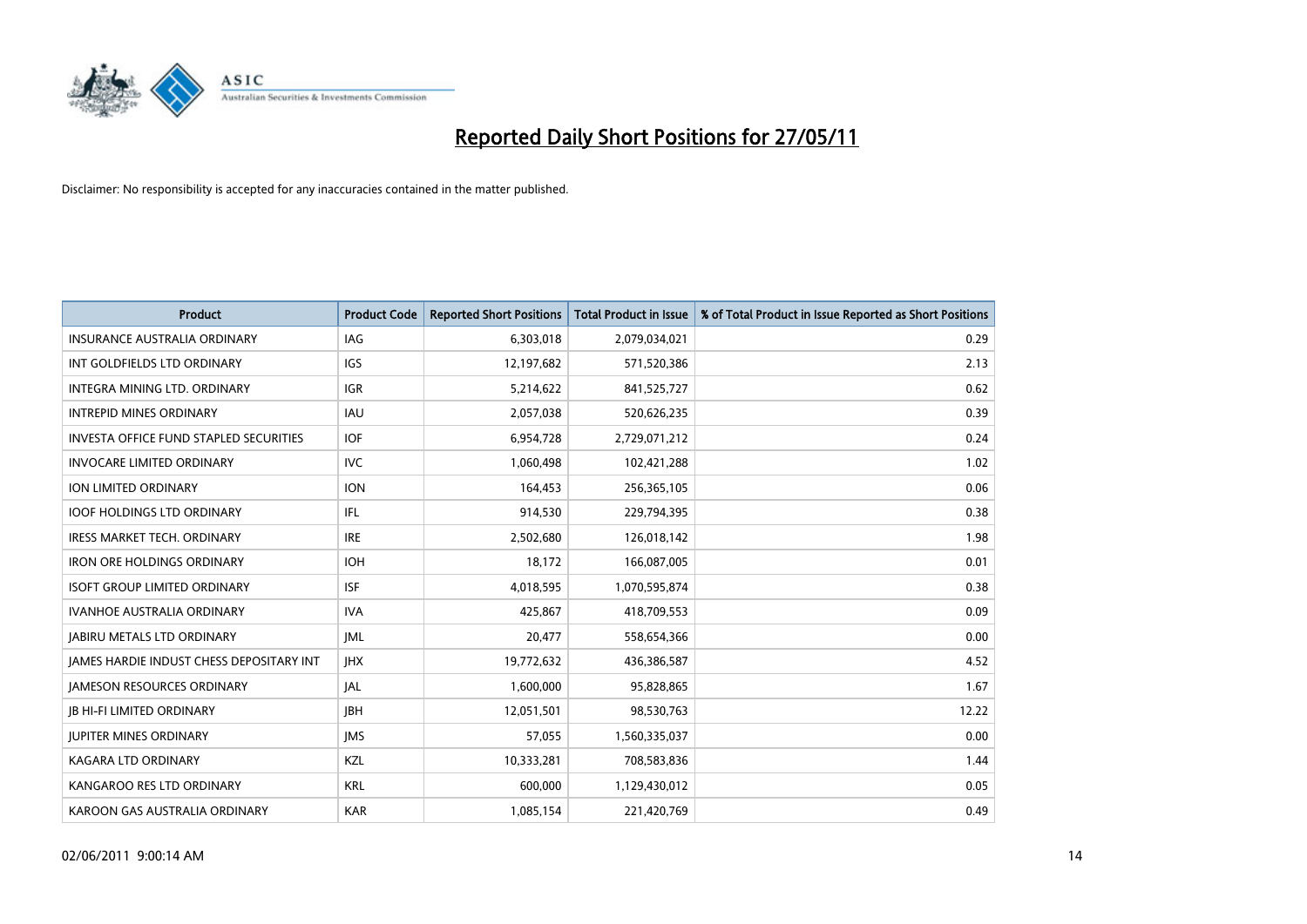

| <b>Product</b>                        | <b>Product Code</b> | <b>Reported Short Positions</b> | Total Product in Issue | % of Total Product in Issue Reported as Short Positions |
|---------------------------------------|---------------------|---------------------------------|------------------------|---------------------------------------------------------|
| KASBAH RESOURCES ORDINARY             | <b>KAS</b>          | 106,602                         | 364,262,596            | 0.03                                                    |
| KATHMANDU HOLD LTD ORDINARY           | <b>KMD</b>          | 907.586                         | 200,000,000            | 0.45                                                    |
| <b>KEYBRIDGE CAPITAL ORDINARY</b>     | <b>KBC</b>          | 5,999                           | 172,070,564            | 0.00                                                    |
| KIMBERLEY METALS LTD ORDINARY         | <b>KBL</b>          | 1,820                           | 161,976,319            | 0.00                                                    |
| KINGSGATE CONSOLID, ORDINARY          | <b>KCN</b>          | 2,526,192                       | 135,221,250            | 1.86                                                    |
| KINGSROSE MINING LTD ORDINARY         | <b>KRM</b>          | 550,486                         | 263,132,792            | 0.20                                                    |
| LEIGHTON HOLDINGS ORDINARY            | LEI                 | 6,618,616                       | 336,515,596            | 1.95                                                    |
| LEND LEASE GROUP UNIT/ORD STAPLED     | LLC                 | 4,064,920                       | 570,915,669            | 0.70                                                    |
| LINC ENERGY LTD ORDINARY              | <b>LNC</b>          | 6,182,854                       | 503,418,900            | 1.21                                                    |
| LIOUEFIED NATURAL ORDINARY            | <b>LNG</b>          | 267,190                         | 214,249,015            | 0.12                                                    |
| LYNAS CORPORATION ORDINARY            | <b>LYC</b>          | 26,279,252                      | 1,702,574,638          | 1.56                                                    |
| MACARTHUR COAL ORDINARY               | <b>MCC</b>          | 4,248,267                       | 302,092,343            | 1.43                                                    |
| <b>MACMAHON HOLDINGS ORDINARY</b>     | <b>MAH</b>          | 12,108,038                      | 733,711,705            | 1.65                                                    |
| MACO ATLAS ROADS GRP ORDINARY STAPLED | <b>MOA</b>          | 5,602,642                       | 452,345,907            | 1.22                                                    |
| MACQUARIE GROUP LTD ORDINARY          | MQG                 | 4,705,812                       | 346,841,704            | 1.33                                                    |
| MAGMA METALS LTD. ORDINARY            | <b>MMW</b>          | 291,305                         | 267,040,923            | 0.11                                                    |
| <b>MANTRA RESOURCES ORDINARY</b>      | <b>MRU</b>          | 45,412                          | 135,326,194            | 0.03                                                    |
| MAP GROUP STAPLED US PROHIBIT.        | <b>MAP</b>          | 2,961,395                       | 1,861,210,782          | 0.15                                                    |
| MARENGO MINING ORDINARY               | <b>MGO</b>          | 216,428                         | 995,068,613            | 0.02                                                    |
| <b>MATRIX C &amp; E LTD ORDINARY</b>  | <b>MCE</b>          | 12,576                          | 77,081,507             | 0.01                                                    |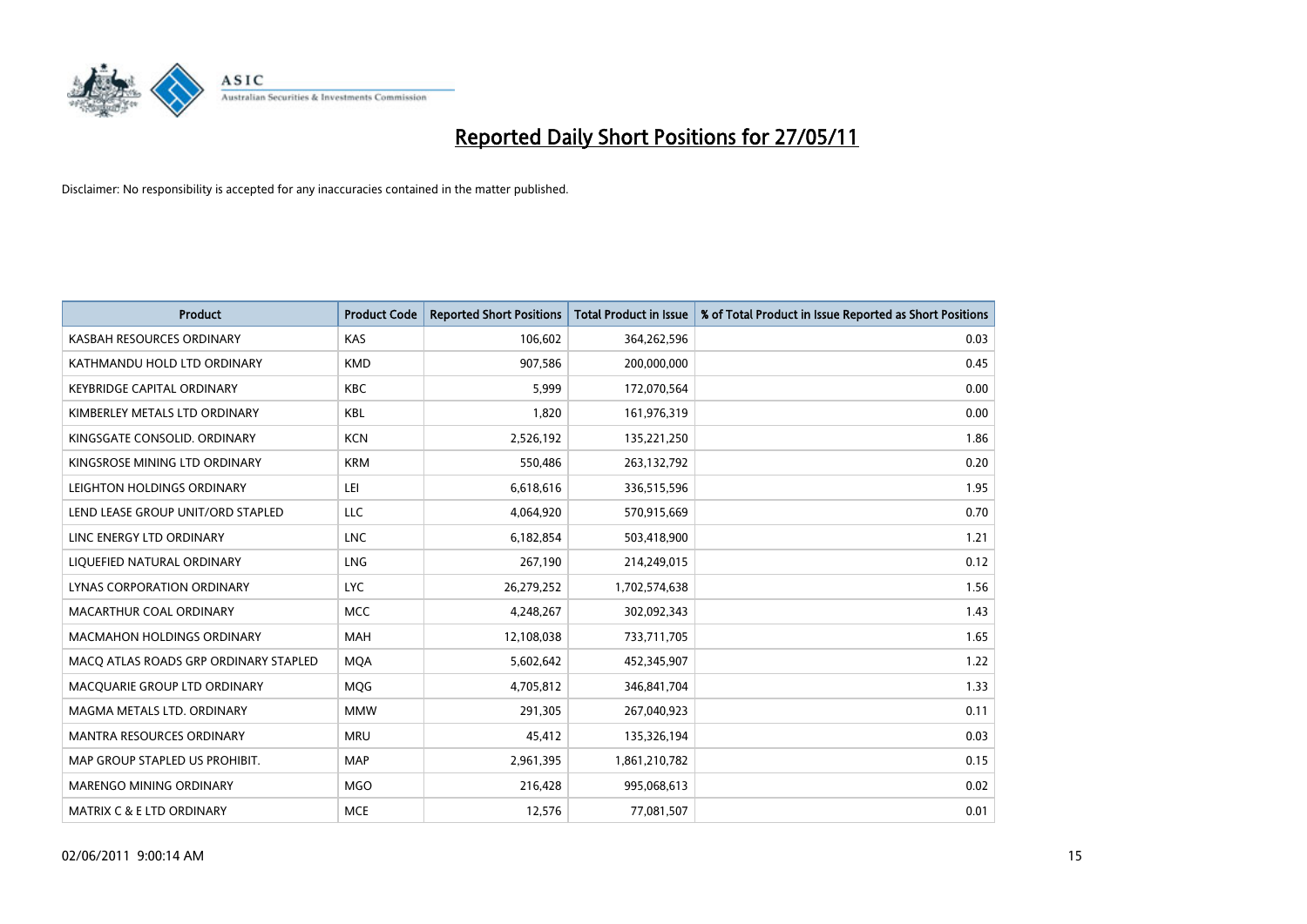

| <b>Product</b>                  | <b>Product Code</b> | <b>Reported Short Positions</b> | <b>Total Product in Issue</b> | % of Total Product in Issue Reported as Short Positions |
|---------------------------------|---------------------|---------------------------------|-------------------------------|---------------------------------------------------------|
| MCMILLAN SHAKESPEARE ORDINARY   | <b>MMS</b>          | 59,681                          | 68,067,560                    | 0.08                                                    |
| MCPHERSON'S LTD ORDINARY        | <b>MCP</b>          | 216,965                         | 72,401,758                    | 0.30                                                    |
| MEDUSA MINING LTD ORDINARY      | <b>MML</b>          | 2,563,890                       | 188,233,911                   | 1.34                                                    |
| MELBOURNE IT LIMITED ORDINARY   | <b>MLB</b>          | 180,616                         | 80,662,621                    | 0.23                                                    |
| MEO AUSTRALIA LTD ORDINARY      | <b>MEO</b>          | 6,090,860                       | 539,913,260                   | 1.12                                                    |
| <b>MERMAID MARINE ORDINARY</b>  | <b>MRM</b>          | 1,184,696                       | 215,376,756                   | 0.54                                                    |
| MESOBLAST LIMITED ORDINARY      | <b>MSB</b>          | 1,746,465                       | 279,733,562                   | 0.63                                                    |
| METALS X LIMITED ORDINARY       | <b>MLX</b>          | 326,940                         | 1,365,661,782                 | 0.03                                                    |
| METCASH LIMITED ORDINARY        | <b>MTS</b>          | 19,382,863                      | 768,853,644                   | 2.52                                                    |
| METGASCO LIMITED ORDINARY       | <b>MEL</b>          | 235,435                         | 252,710,972                   | 0.09                                                    |
| METMINCO LIMITED ORDINARY       | <b>MNC</b>          | 6,540,834                       | 1,397,720,365                 | 0.46                                                    |
| MHM METALS LIMITED ORDINARY     | <b>MHM</b>          | 35,288                          | 101,455,410                   | 0.03                                                    |
| MICLYN EXP OFFSHR ORDINARY      | <b>MIO</b>          | 488,393                         | 274,618,684                   | 0.17                                                    |
| MINARA RESOURCES ORDINARY       | <b>MRE</b>          | 8,326,182                       | 1,169,424,487                 | 0.70                                                    |
| MINCOR RESOURCES NL ORDINARY    | <b>MCR</b>          | 2,186,085                       | 200,608,804                   | 1.08                                                    |
| MINEMAKERS LIMITED ORDINARY     | <b>MAK</b>          | 71,627                          | 227,003,950                   | 0.03                                                    |
| MINERAL DEPOSITS ORDINARY       | <b>MDL</b>          | 232,792                         | 60,768,582                    | 0.37                                                    |
| MINERAL RESOURCES. ORDINARY     | <b>MIN</b>          | 798,214                         | 169,143,017                   | 0.48                                                    |
| MIRABELA NICKEL LTD ORDINARY    | <b>MBN</b>          | 11,920,197                      | 491,561,237                   | 2.42                                                    |
| MIRVAC GROUP STAPLED SECURITIES | <b>MGR</b>          | 25,931,945                      | 3,416,924,188                 | 0.73                                                    |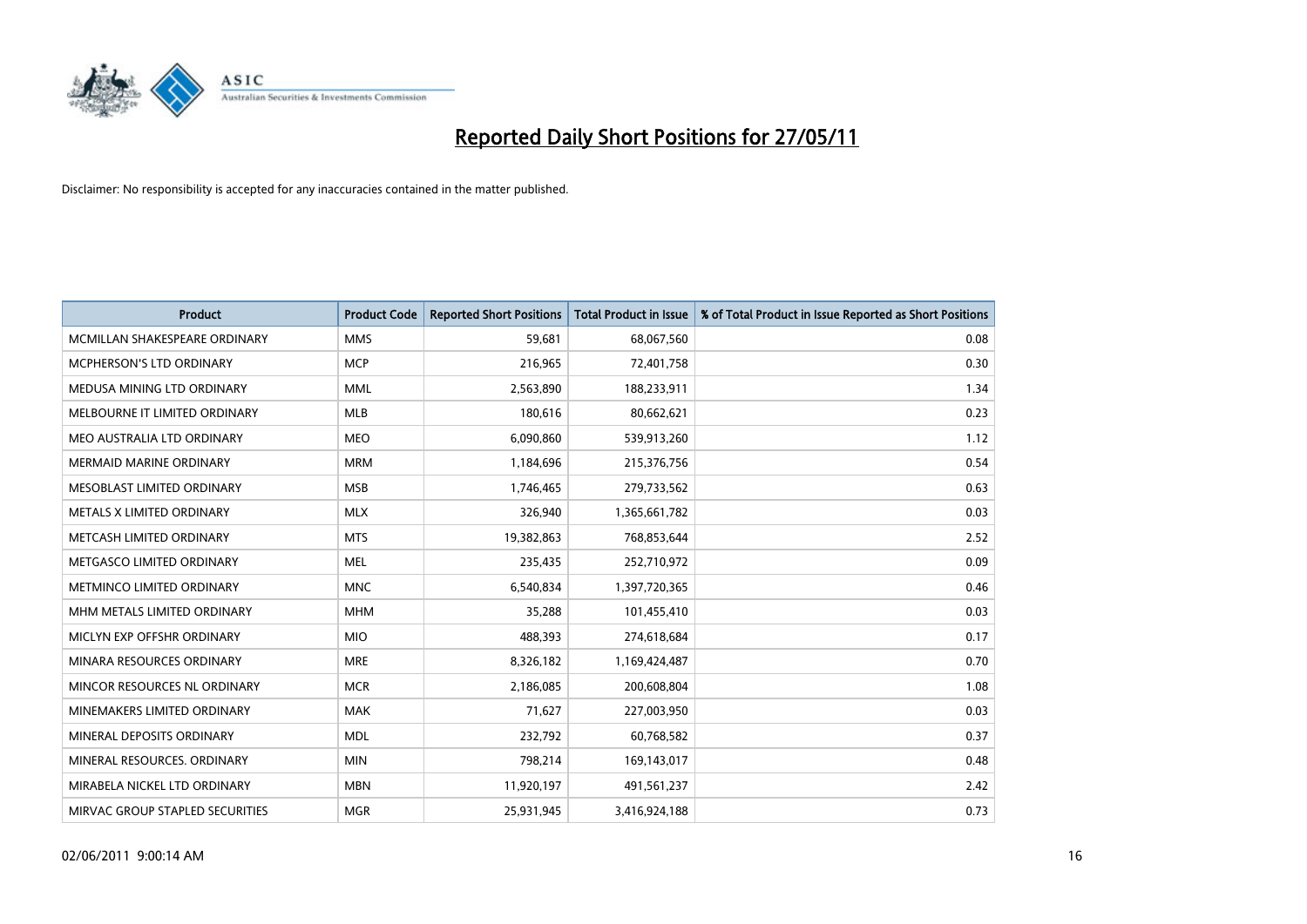

| <b>Product</b>                       | <b>Product Code</b> | <b>Reported Short Positions</b> | <b>Total Product in Issue</b> | % of Total Product in Issue Reported as Short Positions |
|--------------------------------------|---------------------|---------------------------------|-------------------------------|---------------------------------------------------------|
| <b>MOLOPO ENERGY LTD ORDINARY</b>    | <b>MPO</b>          | 2,062,288                       | 250,972,584                   | 0.81                                                    |
| MOLY MINES LIMITED ORDINARY          | <b>MOL</b>          | 7,647                           | 365,893,989                   | 0.00                                                    |
| MONADELPHOUS GROUP ORDINARY          | <b>MND</b>          | 566,028                         | 87,576,827                    | 0.65                                                    |
| <b>MOUNT GIBSON IRON ORDINARY</b>    | <b>MGX</b>          | 5,969,651                       | 1,082,570,693                 | 0.52                                                    |
| MSF SUGAR LIMITED ORDINARY           | <b>MSF</b>          | 19,208                          | 69,165,378                    | 0.03                                                    |
| MULTIPLEX SITES SITES                | <b>MXUPA</b>        | 36                              | 4,500,000                     | 0.00                                                    |
| <b>MURCHISON METALS LTD ORDINARY</b> | <b>MMX</b>          | 14,931,736                      | 435,884,268                   | 3.43                                                    |
| <b>MYER HOLDINGS LTD ORDINARY</b>    | <b>MYR</b>          | 13,389,589                      | 582,947,884                   | 2.27                                                    |
| <b>MYSTATE LIMITED ORDINARY</b>      | <b>MYS</b>          | 1,400                           | 67,439,158                    | 0.00                                                    |
| NATIONAL AUST. BANK ORDINARY         | <b>NAB</b>          | 15,262,154                      | 2,169,658,383                 | 0.69                                                    |
| NATURAL FUEL LIMITED ORDINARY        | <b>NFL</b>          |                                 | 721,912                       | 0.00                                                    |
| NAVITAS LIMITED ORDINARY             | <b>NVT</b>          | 2,795,175                       | 369,358,564                   | 0.76                                                    |
| NEPTUNE MARINE ORDINARY              | <b>NMS</b>          | 700,073                         | 1,747,612,299                 | 0.04                                                    |
| NEW HOPE CORPORATION ORDINARY        | <b>NHC</b>          | 618,914                         | 830,230,549                   | 0.07                                                    |
| NEWCREST MINING ORDINARY             | <b>NCM</b>          | 1,673,524                       | 765,407,334                   | 0.18                                                    |
| NEWS CORP A NON-VOTING CDI           | <b>NWSLV</b>        | 1,116,488                       | 1,829,772,574                 | 0.06                                                    |
| NEWS CORP B VOTING CDI               | <b>NWS</b>          | 2,221,623                       | 798,520,953                   | 0.26                                                    |
| NEXBIS LIMITED ORDINARY              | <b>NBS</b>          | 63,733                          | 798,356,704                   | 0.01                                                    |
| NEXUS ENERGY LIMITED ORDINARY        | <b>NXS</b>          | 27,952,836                      | 1,326,337,066                 | 2.11                                                    |
| NIB HOLDINGS LIMITED ORDINARY        | <b>NHF</b>          | 72,230                          | 466,765,752                   | 0.01                                                    |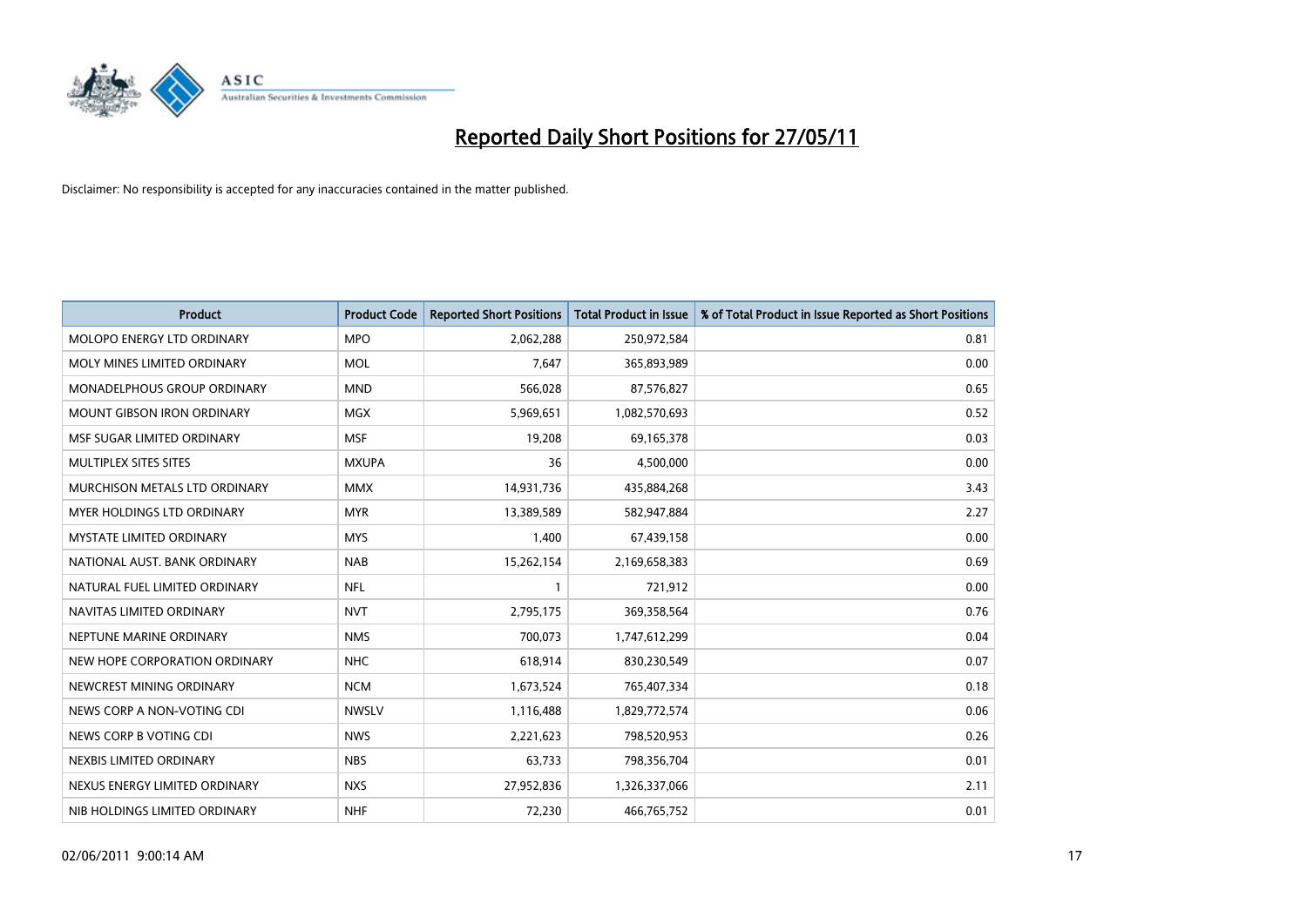

| <b>Product</b>                        | <b>Product Code</b> | <b>Reported Short Positions</b> | Total Product in Issue | % of Total Product in Issue Reported as Short Positions |
|---------------------------------------|---------------------|---------------------------------|------------------------|---------------------------------------------------------|
| NICK SCALI LIMITED ORDINARY           | <b>NCK</b>          | 35,846                          | 81,000,000             | 0.04                                                    |
| NIDO PETROLEUM ORDINARY               | <b>NDO</b>          | 282,693                         | 1,373,822,119          | 0.01                                                    |
| NKWE PLATINUM 10C US COMMON           | <b>NKP</b>          | 201,266                         | 559,651,184            | 0.04                                                    |
| NOBLE MINERAL RES ORDINARY            | <b>NMG</b>          | 2,339,947                       | 384,039,256            | 0.62                                                    |
| NORTHERN CREST ORDINARY               | <b>NOC</b>          | 24,345                          | 133,484,723            | 0.02                                                    |
| NORTHERN IRON LTD ORDINARY            | <b>NFE</b>          | 1,092,561                       | 336,084,863            | 0.33                                                    |
| NRW HOLDINGS LIMITED ORDINARY         | <b>NWH</b>          | 390.266                         | 276,770,445            | 0.13                                                    |
| NUCOAL RESOURCES NL ORDINARY          | <b>NCR</b>          | 3,482                           | 437,193,340            | 0.00                                                    |
| NUFARM LIMITED ORDINARY               | <b>NUF</b>          | 5,672,773                       | 261,833,005            | 2.14                                                    |
| <b>OAKTON LIMITED ORDINARY</b>        | <b>OKN</b>          | 724,067                         | 93,800,235             | 0.78                                                    |
| OCEANAGOLD CORP. CHESS DEPOSITARY INT | <b>OGC</b>          | 1,544,655                       | 262,550,386            | 0.59                                                    |
| OCEANIA CAPITAL LTD ORDINARY          | <b>OCP</b>          | 2,500                           | 91,921,295             | 0.00                                                    |
| OIL SEARCH LTD ORDINARY               | OSH                 | 10,448,452                      | 1,320,648,378          | 0.77                                                    |
| OILEX LTD ORDINARY                    | <b>OEX</b>          | 63,746                          | 253,274,885            | 0.03                                                    |
| OM HOLDINGS LIMITED ORDINARY          | OMH                 | 7,828,276                       | 504,105,150            | 1.56                                                    |
| ONESTEEL LIMITED ORDINARY             | OST                 | 18,790,684                      | 1,338,106,652          | 1.40                                                    |
| ORICA LIMITED ORDINARY                | ORI                 | 2,154,745                       | 363,223,767            | 0.58                                                    |
| ORIGIN ENERGY ORDINARY                | <b>ORG</b>          | 1,700,452                       | 1,064,379,759          | 0.14                                                    |
| OROCOBRE LIMITED ORDINARY             | <b>ORE</b>          | 71,810                          | 102,813,894            | 0.07                                                    |
| OROTONGROUP LIMITED ORDINARY          | ORL                 | 16,186                          | 40,880,902             | 0.03                                                    |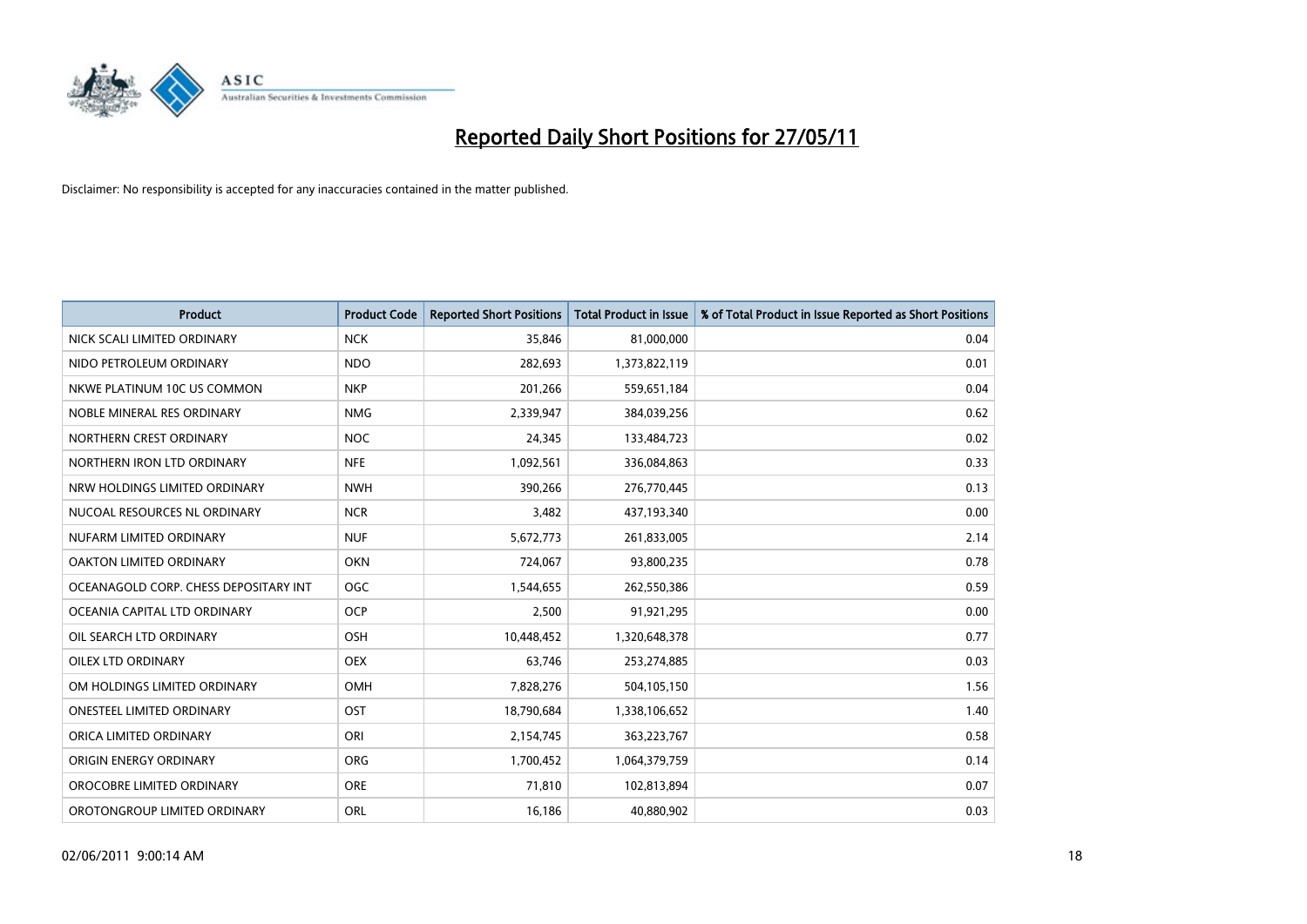

| <b>Product</b>                      | <b>Product Code</b> | <b>Reported Short Positions</b> | <b>Total Product in Issue</b> | % of Total Product in Issue Reported as Short Positions |
|-------------------------------------|---------------------|---------------------------------|-------------------------------|---------------------------------------------------------|
| OTTO ENERGY LIMITED ORDINARY        | <b>OEL</b>          | 109,204                         | 1,134,540,071                 | 0.01                                                    |
| OZ MINERALS ORDINARY                | OZL                 | 13,816,315                      | 3,238,546,504                 | 0.43                                                    |
| PACIFIC BRANDS ORDINARY             | <b>PBG</b>          | 9,982,958                       | 931,386,248                   | 1.08                                                    |
| PALADIN ENERGY LTD ORDINARY         | <b>PDN</b>          | 17,328,750                      | 777,698,217                   | 2.22                                                    |
| PANAUST LIMITED DEFERRED SETTLEMENT | <b>PNADA</b>        | 4,563,812                       | 593,001,686                   | 0.76                                                    |
| PANORAMIC RESOURCES ORDINARY        | PAN                 | 1,599,506                       | 207,050,710                   | 0.77                                                    |
| PAPERLINX LIMITED ORDINARY          | <b>PPX</b>          | 17,520,982                      | 603,580,761                   | 2.91                                                    |
| PAPILLON RES LTD ORDINARY           | PIR                 | 260,045                         | 190,812,855                   | 0.14                                                    |
| PATTIES FOODS LTD ORDINARY          | PFL                 |                                 | 138,989,223                   | 0.00                                                    |
| PEET LIMITED ORDINARY               | <b>PPC</b>          | 85,875                          | 303,854,244                   | 0.03                                                    |
| PENINSULA ENERGY LTD ORDINARY       | <b>PEN</b>          | 474,296                         | 2,089,215,700                 | 0.02                                                    |
| PERILYA LIMITED ORDINARY            | PEM                 | 586,235                         | 526,075,563                   | 0.12                                                    |
| PERPETUAL LIMITED ORDINARY          | PPT                 | 2,604,341                       | 44,669,352                    | 5.84                                                    |
| PERSEUS MINING LTD ORDINARY         | PRU                 | 5,065,907                       | 425,017,088                   | 1.19                                                    |
| PETSEC ENERGY ORDINARY              | <b>PSA</b>          | 223,332                         | 231,283,622                   | 0.10                                                    |
| PHARMAXIS LTD ORDINARY              | <b>PXS</b>          | 942,884                         | 228,290,309                   | 0.41                                                    |
| PHOTON GROUP LTD ORDINARY           | PGA                 | 250,510                         | 1,540,886,866                 | 0.02                                                    |
| PLATINUM ASSET ORDINARY             | <b>PTM</b>          | 7,710,635                       | 561,347,878                   | 1.35                                                    |
| PLATINUM AUSTRALIA ORDINARY         | <b>PLA</b>          | 5,495,031                       | 392,430,039                   | 1.41                                                    |
| PLATINUM CAPITAL LTD ORDINARY       | <b>PMC</b>          |                                 | 164,959,410                   | 0.00                                                    |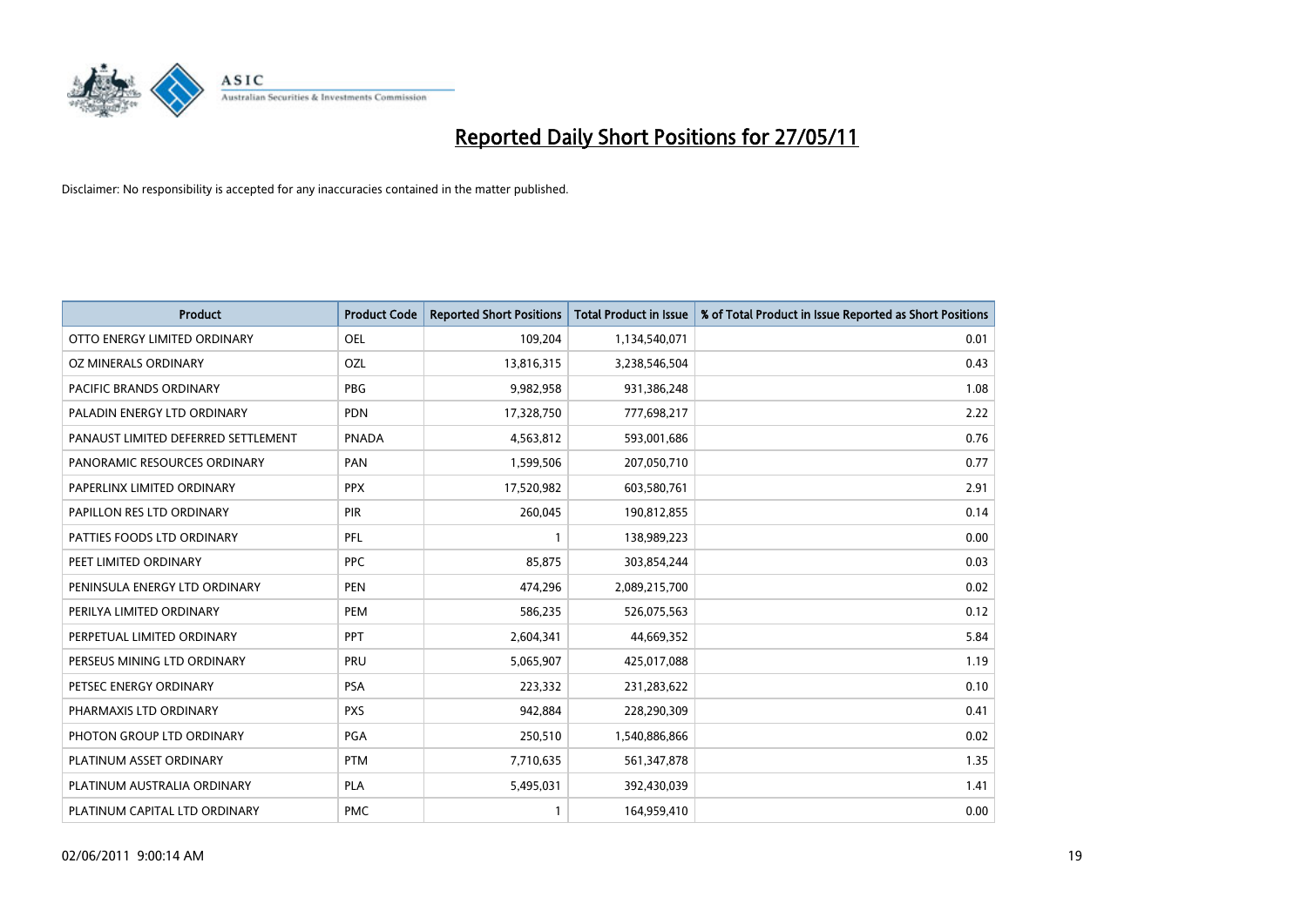

| <b>Product</b>                       | <b>Product Code</b> | <b>Reported Short Positions</b> | Total Product in Issue | % of Total Product in Issue Reported as Short Positions |
|--------------------------------------|---------------------|---------------------------------|------------------------|---------------------------------------------------------|
| PLUTON RESOURCES ORDINARY            | <b>PLV</b>          | 25,200                          | 187,026,448            | 0.01                                                    |
| <b>PMP LIMITED ORDINARY</b>          | <b>PMP</b>          | 47,107                          | 330,794,300            | 0.01                                                    |
| PORT BOUVARD LIMITED ORDINARY        | PBD                 | 6,754                           | 593,868,295            | 0.00                                                    |
| PRANA BIOTECHNOLOGY ORDINARY         | PBT                 | 755,040                         | 269,292,203            | 0.28                                                    |
| PREMIER INVESTMENTS ORDINARY         | <b>PMV</b>          | 779.876                         | 155,062,831            | 0.49                                                    |
| PRIMA BIOMED LTD ORDINARY            | <b>PRR</b>          | 9,550                           | 818,790,251            | 0.00                                                    |
| PRIMARY HEALTH CARE ORDINARY         | PRY                 | 9,419,523                       | 497,409,803            | 1.89                                                    |
| PRIME INFR GROUP. STAPLED SECURITIES | PIH                 | 308,735                         | 351,776,795            | 0.09                                                    |
| PRIME MEDIA GRP LTD ORDINARY         | <b>PRT</b>          | 17,125                          | 366,330,303            | 0.00                                                    |
| PROGEN PHARMACEUTIC ORDINARY         | <b>PGL</b>          | 151,596                         | 24,709,097             | 0.61                                                    |
| PROGRAMMED ORDINARY                  | PRG                 | 372,620                         | 118,169,908            | 0.30                                                    |
| <b>PSIVIDA CORP CDI 1:1</b>          | <b>PVA</b>          | 6,878                           | 8,891,730              | 0.08                                                    |
| OANTAS AIRWAYS ORDINARY              | QAN                 | 35,828,056                      | 2,265,123,620          | 1.57                                                    |
| OBE INSURANCE GROUP ORDINARY         | OBE                 | 17,812,160                      | 1,092,654,587          | 1.63                                                    |
| OR NATIONAL LIMITED ORDINARY         | <b>ORN</b>          | 14,849,122                      | 2,440,000,000          | 0.61                                                    |
| ORXPHARMA LTD ORDINARY               | <b>ORX</b>          | 20,906                          | 125,824,127            | 0.02                                                    |
| <b>QUBE LOGISTICS ORDINARY UNITS</b> | <b>QUB</b>          | 18,354,810                      | 610,839,329            | 3.00                                                    |
| RAMELIUS RESOURCES ORDINARY          | <b>RMS</b>          | 225,012                         | 291,767,215            | 0.07                                                    |
| RAMSAY HEALTH CARE ORDINARY          | <b>RHC</b>          | 1,652,933                       | 202,081,252            | 0.80                                                    |
| RANGE RESOURCES LTD ORDINARY         | <b>RRS</b>          | 344.511                         | 1,602,030,474          | 0.02                                                    |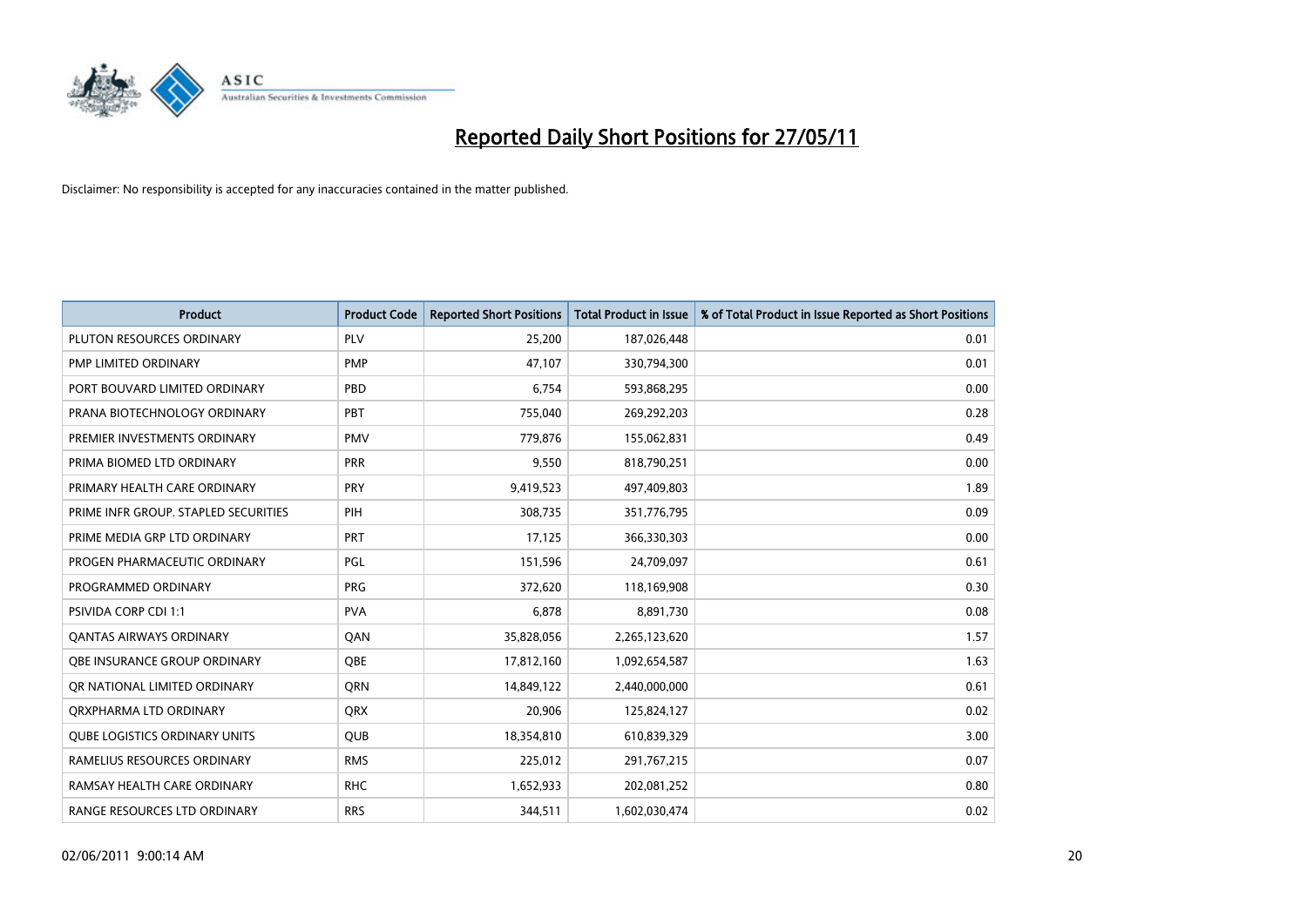

| <b>Product</b>                      | <b>Product Code</b> | <b>Reported Short Positions</b> | <b>Total Product in Issue</b> | % of Total Product in Issue Reported as Short Positions |
|-------------------------------------|---------------------|---------------------------------|-------------------------------|---------------------------------------------------------|
| <b>RCR TOMLINSON ORDINARY</b>       | <b>RCR</b>          | 66,259                          | 131,897,672                   | 0.05                                                    |
| <b>REA GROUP ORDINARY</b>           | <b>REA</b>          | 89,249                          | 130,401,680                   | 0.06                                                    |
| RECKON LIMITED ORDINARY             | <b>RKN</b>          | $\overline{2}$                  | 133,384,060                   | 0.00                                                    |
| RED FORK ENERGY ORDINARY            | <b>RFE</b>          | 16,730                          | 269,769,853                   | 0.00                                                    |
| REDBANK ENERGY LTD ORDINARY         | <b>AEI</b>          | 1,513                           | 786,287                       | 0.19                                                    |
| REED RESOURCES LTD ORDINARY         | <b>RDR</b>          | 409,510                         | 262,237,201                   | 0.15                                                    |
| REGIS RESOURCES ORDINARY            | <b>RRL</b>          | 2,175,894                       | 431,233,086                   | 0.49                                                    |
| RESMED INC CDI 10:1                 | <b>RMD</b>          | 16,670,456                      | 1,545,678,330                 | 1.06                                                    |
| <b>RESOLUTE MINING ORDINARY</b>     | <b>RSG</b>          | 6,768,756                       | 467,618,520                   | 1.44                                                    |
| <b>RESOURCE GENERATION ORDINARY</b> | <b>RES</b>          | 214,311                         | 250,700,530                   | 0.08                                                    |
| REVERSE CORP LIMITED ORDINARY       | <b>REF</b>          | 25,141                          | 92,382,175                    | 0.03                                                    |
| REX MINERALS LIMITED ORDINARY       | <b>RXM</b>          | 269,252                         | 152,438,879                   | 0.17                                                    |
| <b>RHG LIMITED ORDINARY</b>         | <b>RHG</b>          | 413,152                         | 318,745,978                   | 0.12                                                    |
| <b>RIDLEY CORPORATION ORDINARY</b>  | <b>RIC</b>          | 687,686                         | 307,817,071                   | 0.23                                                    |
| RIO TINTO LIMITED ORDINARY          | <b>RIO</b>          | 15,781,382                      | 435,758,720                   | 3.59                                                    |
| RIVERCITY MOTORWAY STAPLED          | <b>RCY</b>          | 132,000                         | 957,010,115                   | 0.01                                                    |
| RIVERSDALE MINING ORDINARY          | <b>RIV</b>          | 7,529                           | 244,431,186                   | 0.00                                                    |
| ROBUST RESOURCES ORDINARY           | <b>ROL</b>          | 1,131,871                       | 84,944,097                    | 1.34                                                    |
| ROC OIL COMPANY ORDINARY            | <b>ROC</b>          | 10,950,004                      | 713,154,560                   | 1.51                                                    |
| SAI GLOBAL LIMITED ORDINARY         | SAI                 | 214,858                         | 199,552,155                   | 0.10                                                    |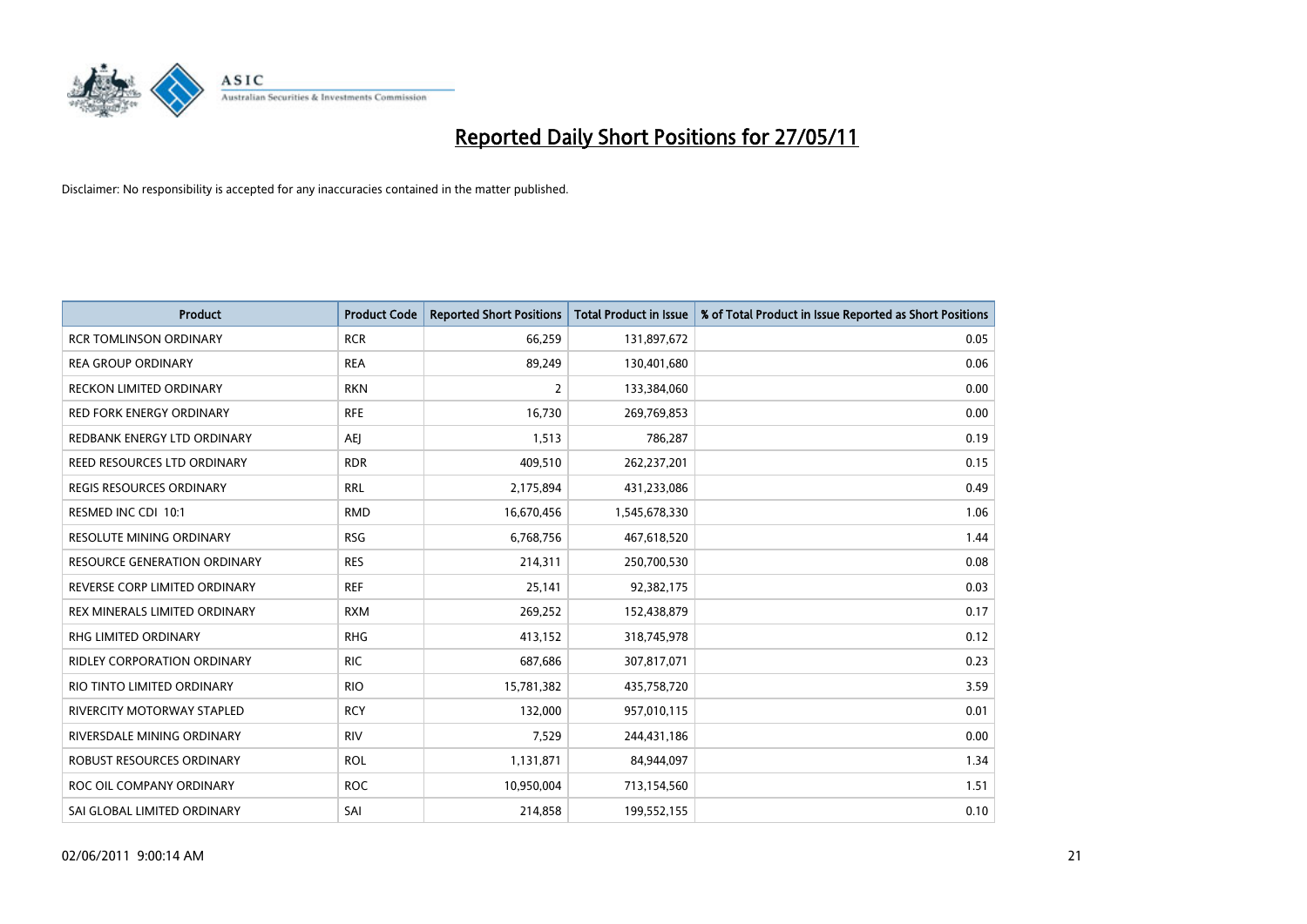

| <b>Product</b>                | <b>Product Code</b> | <b>Reported Short Positions</b> | <b>Total Product in Issue</b> | % of Total Product in Issue Reported as Short Positions |
|-------------------------------|---------------------|---------------------------------|-------------------------------|---------------------------------------------------------|
| SALMAT LIMITED ORDINARY       | <b>SLM</b>          | 170,288                         | 159,775,299                   | 0.10                                                    |
| SAMSON OIL & GAS LTD ORDINARY | <b>SSN</b>          | 2,615,220                       | 1,727,586,909                 | 0.15                                                    |
| SANDFIRE RESOURCES ORDINARY   | <b>SFR</b>          | 2,844,644                       | 148,384,969                   | 1.92                                                    |
| <b>SANTOS LTD ORDINARY</b>    | <b>STO</b>          | 4,989,961                       | 877,955,664                   | 0.57                                                    |
| SARACEN MINERAL ORDINARY      | SAR                 | 177.999                         | 492,151,415                   | 0.02                                                    |
| SEDGMAN LIMITED ORDINARY      | <b>SDM</b>          | 421,608                         | 209,752,689                   | 0.19                                                    |
| SEEK LIMITED ORDINARY         | <b>SEK</b>          | 9,410,451                       | 336,584,488                   | 2.80                                                    |
| SELECT HARVESTS ORDINARY      | <b>SHV</b>          | 210,239                         | 56,226,960                    | 0.38                                                    |
| SENETAS CORPORATION ORDINARY  | <b>SEN</b>          | 756,999                         | 463,105,195                   | 0.16                                                    |
| SENEX ENERGY LIMITED ORDINARY | SXY                 | 58.965                          | 756,747,445                   | 0.01                                                    |
| SERVCORP LIMITED ORDINARY     | SRV                 | 70,319                          | 98,440,807                    | 0.07                                                    |
| SERVICE STREAM ORDINARY       | <b>SSM</b>          | 375,102                         | 283,418,867                   | 0.13                                                    |
| SEVEN GROUP HOLDINGS ORDINARY | <b>SVW</b>          | 1,385,995                       | 306,410,281                   | 0.44                                                    |
| SEVEN WEST MEDIA LTD ORDINARY | <b>SWM</b>          | 4,635,854                       | 610,327,899                   | 0.76                                                    |
| SIGMA PHARMACEUTICAL ORDINARY | SIP                 | 17,214,830                      | 1,178,626,572                 | 1.45                                                    |
| SIGNATURE METALS LTD ORDINARY | <b>SBL</b>          | 383,956                         | 2,351,804,534                 | 0.02                                                    |
| SIHAYO GOLD LIMITED ORDINARY  | <b>SIH</b>          | 170,000                         | 693,986,646                   | 0.02                                                    |
| SILEX SYSTEMS ORDINARY        | <b>SLX</b>          | 317,015                         | 170,133,997                   | 0.18                                                    |
| SILVER LAKE RESOURCE ORDINARY | <b>SLR</b>          | 91,963                          | 178,882,838                   | 0.05                                                    |
| SIMS METAL MGMT LTD ORDINARY  | <b>SGM</b>          | 2,764,714                       | 205,393,914                   | 1.36                                                    |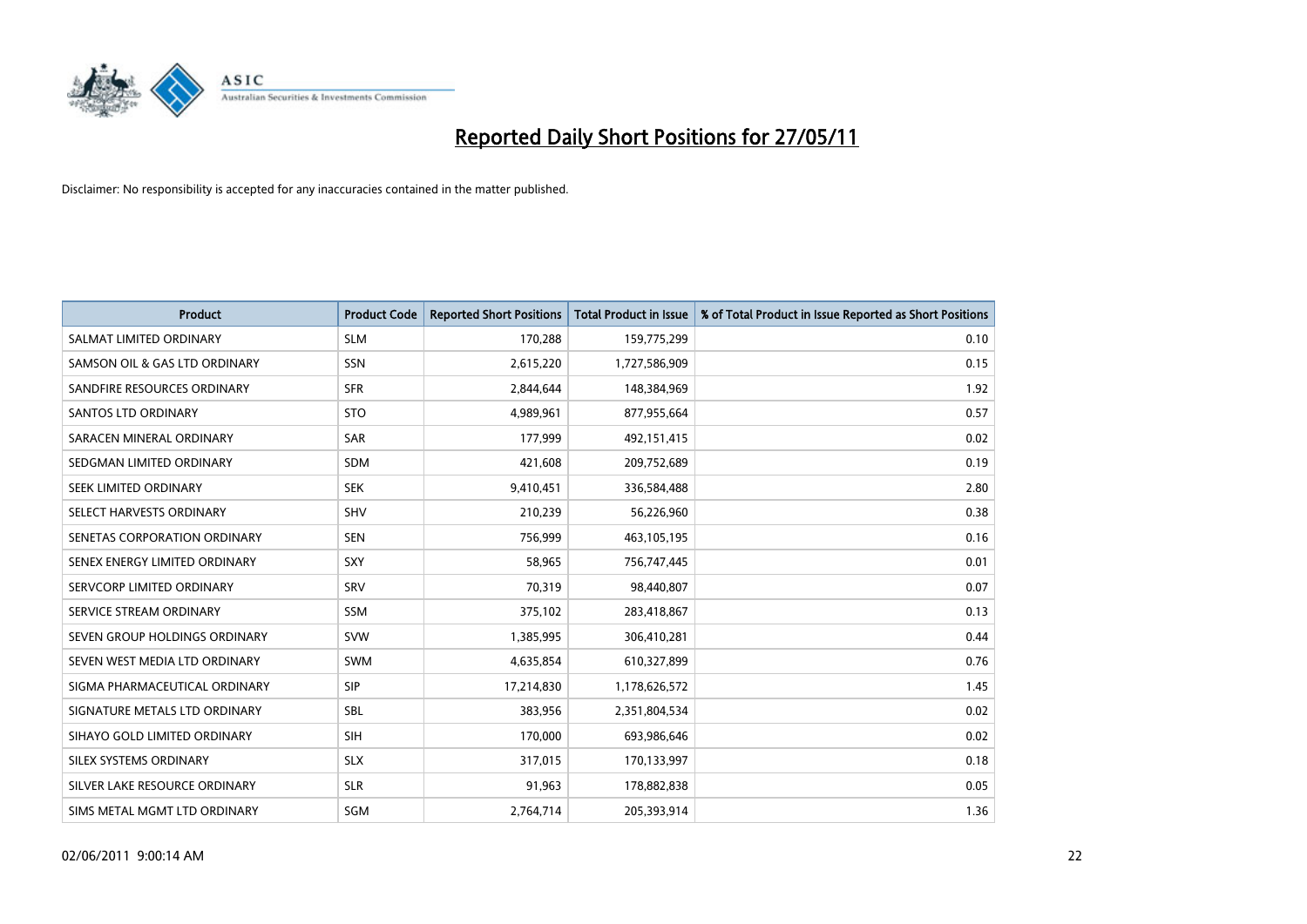

| <b>Product</b>                           | <b>Product Code</b> | <b>Reported Short Positions</b> | <b>Total Product in Issue</b> | % of Total Product in Issue Reported as Short Positions |
|------------------------------------------|---------------------|---------------------------------|-------------------------------|---------------------------------------------------------|
| SINGAPORE TELECOMM. CHESS DEPOSITARY INT | SGT                 | 4,666,287                       | 234,092,504                   | 2.01                                                    |
| SKILLED GROUP LTD ORDINARY               | <b>SKE</b>          | 43,398                          | 233,089,776                   | 0.02                                                    |
| SMS MANAGEMENT. ORDINARY                 | <b>SMX</b>          | 299,623                         | 67,661,358                    | 0.45                                                    |
| SONIC HEALTHCARE ORDINARY                | <b>SHL</b>          | 5,395,716                       | 388,429,875                   | 1.36                                                    |
| SOUL PATTINSON (W.H) ORDINARY            | SOL                 | 47,625                          | 238,640,580                   | 0.02                                                    |
| SP AUSNET STAPLED SECURITIES             | SPN                 | 4,227,317                       | 2,795,115,439                 | 0.14                                                    |
| SPARK INFRASTRUCTURE STAPLED NOTE & UNIT | SKI                 | 19,344,435                      | 1,326,734,264                 | 1.43                                                    |
| SPDR 200 FUND ETF UNITS                  | <b>STW</b>          | 8                               | 50,339,159                    | 0.00                                                    |
| SPECIALTY FASHION ORDINARY               | <b>SFH</b>          | 569,411                         | 191,686,122                   | 0.30                                                    |
| SPOTLESS GROUP LTD ORDINARY              | <b>SPT</b>          | 2,299,712                       | 262,766,725                   | 0.87                                                    |
| ST BARBARA LIMITED ORDINARY              | SBM                 | 5,162,174                       | 325,615,389                   | 1.58                                                    |
| STAGING CONNECTIONS ORDINARY             | <b>STG</b>          | 2,917,189                       | 78,317,726                    | 3.72                                                    |
| STANMORE COAL LTD ORDINARY               | <b>SMR</b>          | 73,240                          | 88,270,738                    | 0.08                                                    |
| STARPHARMA HOLDINGS ORDINARY             | SPL                 | 223,882                         | 247,560,721                   | 0.09                                                    |
| STH AMERICAN COR LTD ORDINARY            | SAY                 | 9,200                           | 245,846,493                   | 0.00                                                    |
| STH CRS ELECT ENGNR ORDINARY             | <b>SXE</b>          | 72,392                          | 142,678,939                   | 0.05                                                    |
| STHN CROSS MEDIA ORDINARY                | <b>SXL</b>          | 3,232,629                       | 705,712,186                   | 0.45                                                    |
| STOCKLAND UNITS/ORD STAPLED              | <b>SGP</b>          | 10,020,575                      | 2,383,036,717                 | 0.41                                                    |
| STRAITS RES LTD. ORDINARY                | <b>SRO</b>          | 7,750,460                       | 324,655,749                   | 2.38                                                    |
| STW COMMUNICATIONS ORDINARY              | SGN                 | 378,129                         | 364,310,964                   | 0.10                                                    |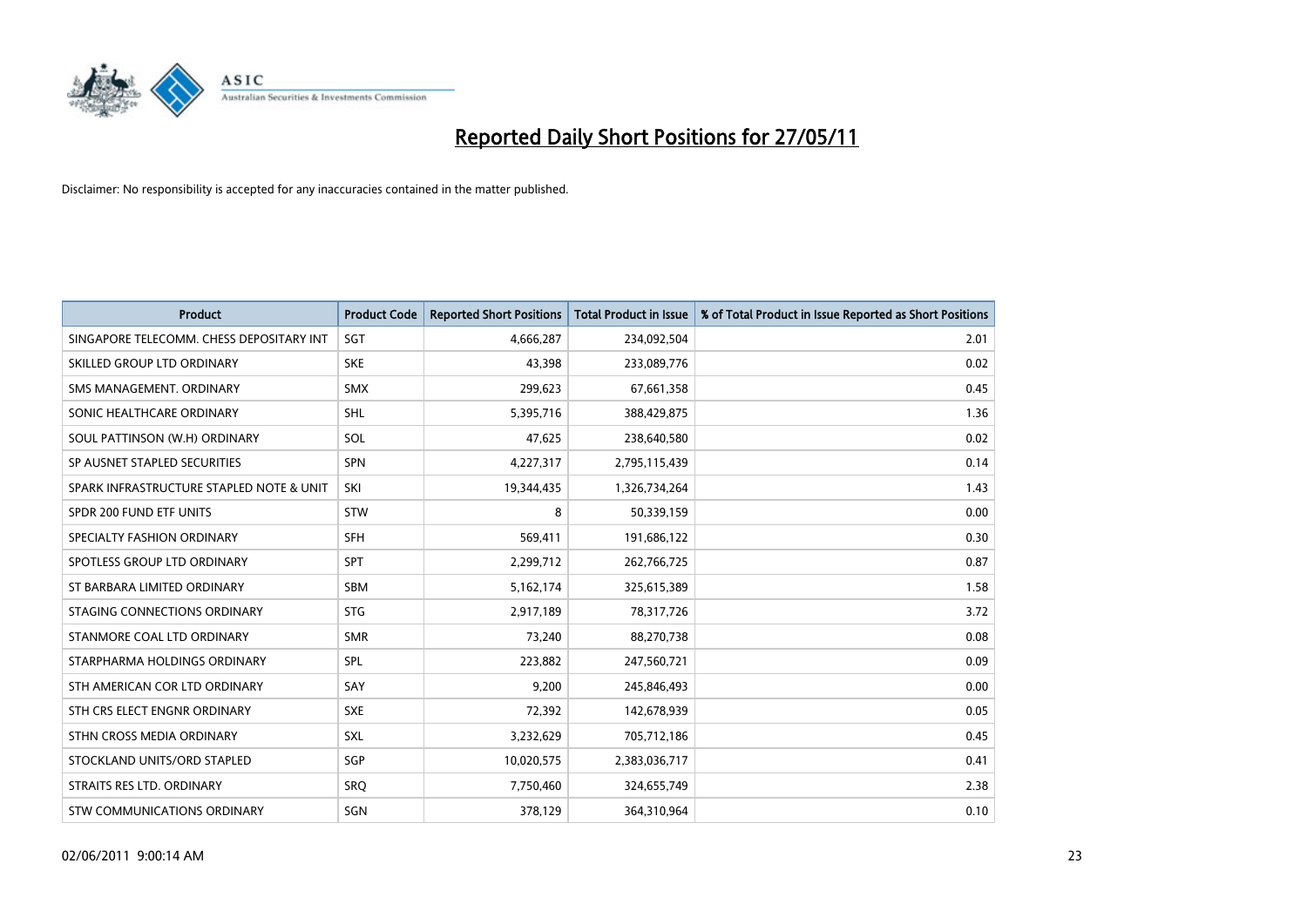

| <b>Product</b>                      | <b>Product Code</b> | <b>Reported Short Positions</b> | <b>Total Product in Issue</b> | % of Total Product in Issue Reported as Short Positions |
|-------------------------------------|---------------------|---------------------------------|-------------------------------|---------------------------------------------------------|
| SUNCORP GROUP LTD ORDINARY          | <b>SUN</b>          | 8,579,717                       | 1,286,600,980                 | 0.66                                                    |
| SUNDANCE RESOURCES ORDINARY         | SDL                 | 10,633,301                      | 2,870,657,169                 | 0.35                                                    |
| SUNLAND GROUP LTD ORDINARY          | <b>SDG</b>          | 331,953                         | 224,881,794                   | 0.14                                                    |
| SUPER RET REP LTD ORDINARY          | SUL                 | 178,676                         | 130,018,739                   | 0.14                                                    |
| SWICK MINING ORDINARY               | <b>SWK</b>          | 50,302                          | 236,724,970                   | 0.02                                                    |
| SYMEX HOLDINGS ORDINARY             | <b>SYM</b>          | 27.221                          | 189,166,670                   | 0.01                                                    |
| TABCORP HOLDINGS LTD ORDINARY       | <b>TAH</b>          | 3,006,940                       | 688,019,737                   | 0.41                                                    |
| TALENT2 INTERNATION ORDINARY        | <b>TWO</b>          | 87,431                          | 144,422,121                   | 0.06                                                    |
| TALISMAN MINING ORDINARY            | <b>TLM</b>          | 3,079                           | 130,438,627                   | 0.00                                                    |
| TANAMI GOLD NL ORDINARY             | <b>TAM</b>          | 46,855                          | 260,997,677                   | 0.02                                                    |
| TAP OIL LIMITED ORDINARY            | <b>TAP</b>          | 512,938                         | 240,967,311                   | 0.21                                                    |
| TASSAL GROUP LIMITED ORDINARY       | <b>TGR</b>          | 63,571                          | 146,304,404                   | 0.03                                                    |
| <b>TATTS GROUP LTD ORDINARY</b>     | <b>TTS</b>          | 13,192,156                      | 1,318,683,208                 | 0.98                                                    |
| <b>TELECOM CORPORATION ORDINARY</b> | <b>TEL</b>          | 29,926,917                      | 1,924,665,206                 | 1.55                                                    |
| TELSTRA CORPORATION, ORDINARY       | <b>TLS</b>          | 49,348,883                      | 12,443,074,357                | 0.39                                                    |
| TEN NETWORK HOLDINGS ORDINARY       | <b>TEN</b>          | 37,044,842                      | 1,045,236,720                 | 3.53                                                    |
| TERANGA GOLD CORP CDI 1:1           | <b>TGZ</b>          | 401,407                         | 150,340,337                   | 0.25                                                    |
| TFS CORPORATION LTD ORDINARY        | <b>TFC</b>          | 65,944                          | 275,789,494                   | 0.02                                                    |
| THE REJECT SHOP ORDINARY            | <b>TRS</b>          | 861,364                         | 26,033,570                    | 3.29                                                    |
| THOR MINING PLC CHESS DEPOSITARY    | <b>THR</b>          | 2,307                           | 222,489,120                   | 0.00                                                    |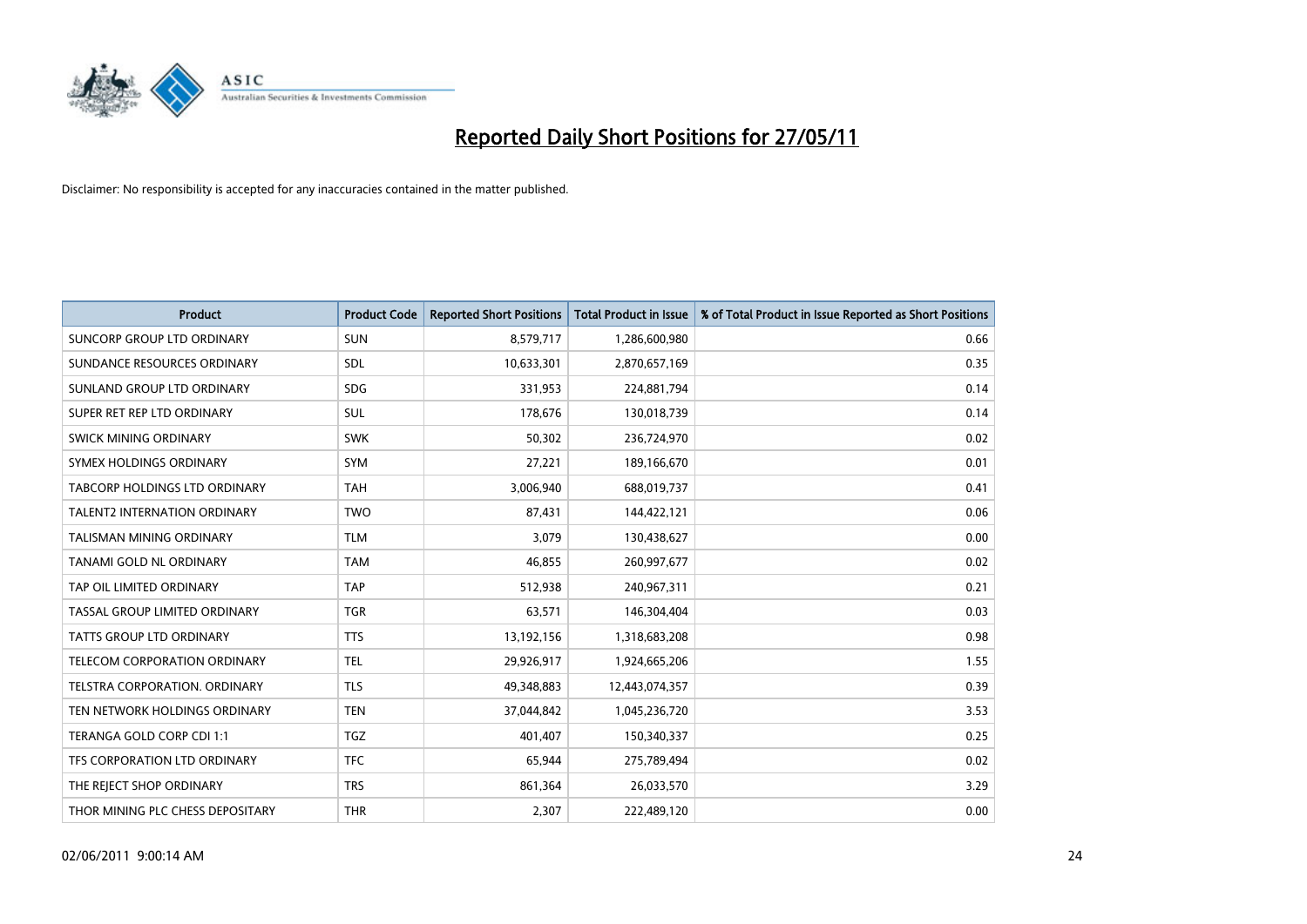

| <b>Product</b>                          | <b>Product Code</b> | <b>Reported Short Positions</b> | <b>Total Product in Issue</b> | % of Total Product in Issue Reported as Short Positions |
|-----------------------------------------|---------------------|---------------------------------|-------------------------------|---------------------------------------------------------|
| THORN GROUP LIMITED ORDINARY            | <b>TGA</b>          | 14,802                          | 129,858,924                   | 0.01                                                    |
| THUNDELARRA EXPLOR. ORDINARY            | <b>THX</b>          | 26,212                          | 153,578,927                   | 0.02                                                    |
| TIGER RESOURCES ORDINARY                | <b>TGS</b>          | 607,265                         | 668,635,549                   | 0.09                                                    |
| TIMBERCORP LIMITED ORDINARY             | <b>TIM</b>          | 90,074                          | 352,071,429                   | 0.02                                                    |
| <b>TISHMAN SPEYER UNITS</b>             | <b>TSO</b>          | 58,805                          | 338,440,904                   | 0.01                                                    |
| TNG LIMITED ORDINARY                    | <b>TNG</b>          | 4,321                           | 284,803,062                   | 0.00                                                    |
| TOLL HOLDINGS LTD ORDINARY              | <b>TOL</b>          | 19,561,534                      | 710,128,531                   | 2.74                                                    |
| TORO ENERGY LIMITED ORDINARY            | <b>TOE</b>          | 141,904                         | 964,936,676                   | 0.01                                                    |
| TOWER LIMITED ORDINARY                  | <b>TWR</b>          | 689,519                         | 263,603,448                   | 0.26                                                    |
| TOX FREE SOLUTIONS ORDINARY             | <b>TOX</b>          | 26,572                          | 92,630,478                    | 0.02                                                    |
| TPG TELECOM LIMITED ORDINARY            | <b>TPM</b>          | 4,631,461                       | 775,522,421                   | 0.57                                                    |
| TRANSFIELD SERV INFR STAPLED SECURITIES | <b>TSI</b>          | 48.611                          | 438,756,421                   | 0.01                                                    |
| <b>TRANSFIELD SERVICES ORDINARY</b>     | <b>TSE</b>          | 6,698,233                       | 549,715,957                   | 1.21                                                    |
| TRANSPACIFIC INDUST, ORDINARY           | <b>TPI</b>          | 10,701,999                      | 960,638,735                   | 1.11                                                    |
| TRANSURBAN GROUP TRIPLE STAPLED SEC.    | <b>TCL</b>          | 2,955,620                       | 1,443,543,731                 | 0.19                                                    |
| TREASURY WINE ESTATE ORDINARY           | <b>TWE</b>          | 4,231,084                       | 647,227,144                   | 0.65                                                    |
| TRINITY GROUP STAPLED SECURITIES        | <b>TCQ</b>          | 3,419                           | 203,405,927                   | 0.00                                                    |
| TROY RESOURCES NL ORDINARY              | <b>TRY</b>          | 21,386                          | 87,970,323                    | 0.02                                                    |
| <b>UGL LIMITED ORDINARY</b>             | <b>UGL</b>          | 5,464,869                       | 166,047,171                   | 3.25                                                    |
| UNILIFE CORPORATION CDI US PROHIBITED   | <b>UNS</b>          | 612,291                         | 273,378,408                   | 0.22                                                    |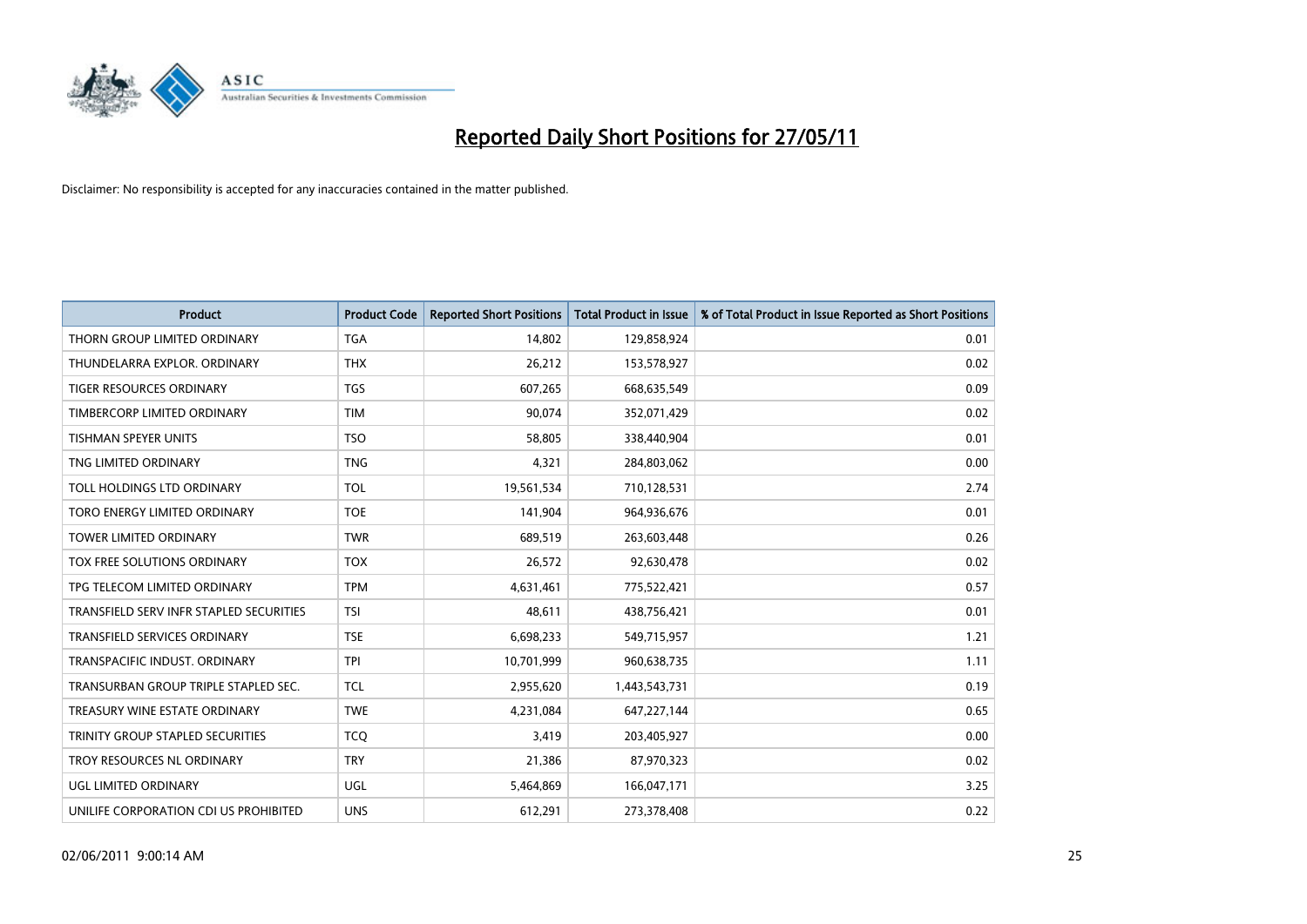

| <b>Product</b>                            | <b>Product Code</b> | <b>Reported Short Positions</b> | <b>Total Product in Issue</b> | % of Total Product in Issue Reported as Short Positions |
|-------------------------------------------|---------------------|---------------------------------|-------------------------------|---------------------------------------------------------|
| VALAD PROPERTY GROUP STAPLED US PROHIBIT. | <b>VPG</b>          | 2,721,497                       | 115,108,116                   | 2.36                                                    |
| <b>VDM GROUP LIMITED ORDINARY</b>         | <b>VMG</b>          | 11,116                          | 193,127,749                   | 0.01                                                    |
| <b>VENTURE MINERALS ORDINARY</b>          | <b>VMS</b>          | 127,225                         | 220,943,592                   | 0.05                                                    |
| <b>VIRGIN BLUE HOLDINGS ORDINARY</b>      | <b>VBA</b>          | 43,639,514                      | 2,210,197,600                 | 1.96                                                    |
| <b>VISION GROUP HLDGS ORDINARY</b>        | <b>VGH</b>          | 78,000                          | 74,197,532                    | 0.11                                                    |
| <b>VITA GROUP LTD ORDINARY</b>            | VTG                 | 75,190                          | 142,499,800                   | 0.05                                                    |
| VITERRA INC CDI 1:1                       | <b>VTA</b>          | 3,828                           | 68,629,939                    | 0.01                                                    |
| WAH NAM INT HLDG LTD ORDINARY             | <b>WNI</b>          | 104,242                         | 3,922,435,485                 | 0.00                                                    |
| <b>WATPAC LIMITED ORDINARY</b>            | <b>WTP</b>          | 55,034                          | 183,341,382                   | 0.02                                                    |
| <b>WDS LIMITED ORDINARY</b>               | <b>WDS</b>          | 701                             | 144,055,662                   | 0.00                                                    |
| WEBJET LIMITED ORDINARY                   | <b>WEB</b>          | 390,793                         | 77,961,278                    | 0.50                                                    |
| <b>WESFARMERS LIMITED ORDINARY</b>        | <b>WES</b>          | 15,101,678                      | 1,005,197,704                 | 1.48                                                    |
| WESFARMERS LIMITED PARTIALLY PROTECTED    | <b>WESN</b>         | 99,934                          | 151,874,458                   | 0.05                                                    |
| <b>WESTERN AREAS NL ORDINARY</b>          | <b>WSA</b>          | 5,680,027                       | 179,735,899                   | 3.15                                                    |
| WESTERN DESERT RES. ORDINARY              | <b>WDR</b>          | 948                             | 155,209,435                   | 0.00                                                    |
| WESTFIELD GROUP ORD/UNIT STAPLED SEC      | <b>WDC</b>          | 9,257,111                       | 2,308,988,539                 | 0.35                                                    |
| WESTFIELD RETAIL TST UNIT STAPLED         | <b>WRT</b>          | 31,005,643                      | 3,054,166,195                 | 1.03                                                    |
| <b>WESTPAC BANKING CORP ORDINARY</b>      | <b>WBC</b>          | 21,985,574                      | 3,009,648,977                 | 0.69                                                    |
| WHITE ENERGY COMPANY ORDINARY             | <b>WEC</b>          | 10,100,646                      | 316,104,241                   | 3.19                                                    |
| <b>WHITEHAVEN COAL ORDINARY</b>           | <b>WHC</b>          | 1,128,539                       | 493,800,069                   | 0.22                                                    |